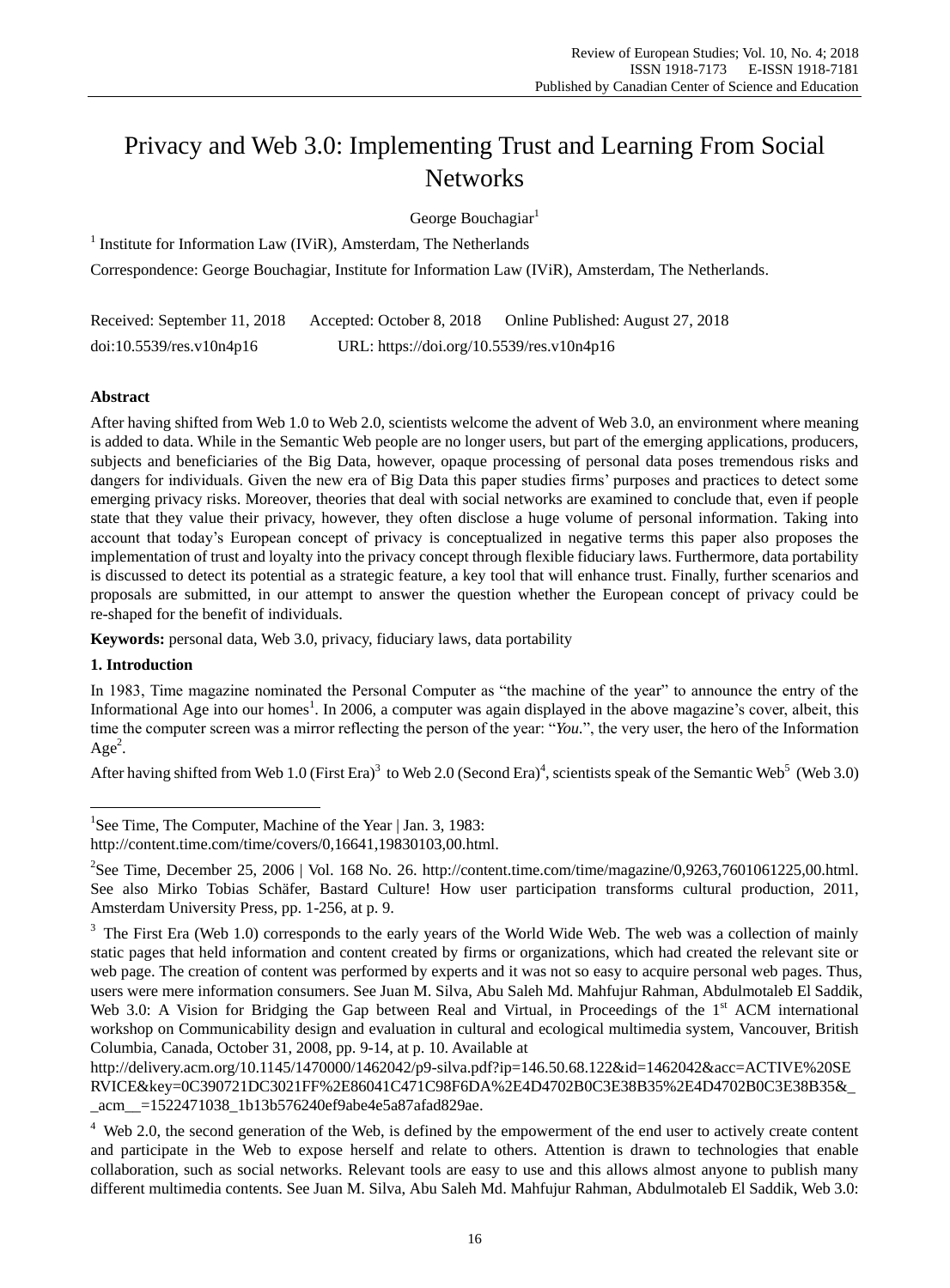that tries to extend models using a series of standard languages that enable the description of Web resources to be enriched –and to become semantically accessible. To do so, Web 3.0 is based on two concepts: semantic tagging of resources, so that information can be understood by humans and computers, and the development of intelligent agents<sup>6</sup> that are capable of operating with those resources and inferring new knowledge from them<sup>7</sup>. To put it simply, the Semantic Web<sup>8</sup> adds meaning to web documents from the sense of content and metadata<sup>9</sup>.

And how much information is on the Web? There is too much.

People disclose a huge volume of data on a daily basis, in innumerous websites and during countless online activities, such as –to name but a few– while communicating via e-mails, interacting in social networks, or exercising their jobs. Focusing on social networks<sup>10</sup>, millions of users reveal a lot about the most intimate details of their lives, which may cover all aspects of the individual's life<sup>11</sup>. Thus, present-day abundance of social network profiles raises further issues with regard to privacy<sup>12</sup>.

A Vision for Bridging the Gap between Real and Virtual, id, at p. 10. See also Federica Cena, Rosta Farzan Pasquale Lops, Web 3.0: Merging Semantic Web with Social Web, HT '09 Proceedings of the 20<sup>th</sup> ACM conference on Hypertext and hypermedia, pp. 385-386, Torino, Italy, June 29 - July 01, 2009, ACM, New York. Available at https://dl.acm.org/citation.cfm?doid=1557914.1558002.

5 See Tim Berners-Lee, James Hendler, Ora Lassila, The Semantic Web, Scientific American, Vol. 284, No. 5 (May 2001), pp. 34-43. Available at http://www.jstor.org/stable/26059207?seq=1#page\_scan\_tab\_contents.

6 J. Hendler, Agents and the semantic web, IEEE Intelligent Systems, Volume 16, Issue 2, Mar-Apr 2001, pp. 30–37. Available at http://ieeexplore.ieee.org/abstract/document/920597/?reload=true.

7 J. M. Morales‐del‐Castillo, Eduardo Peis, Antonio A. Ruiz, E. Herrera‐Viedma, Recommending biomedical resources: A fuzzy linguistic approach based on semantic web, International Journal of Intelligent Systems, Volume25, Issue12, Special Issue: New Trends for Ontology‐Based Knowledge Discovery, December 2010, pp. 1143-1157. Available at https://onlinelibrary.wiley.com/doi/full/10.1002/int.20447.

<sup>8</sup> See also Maria Giannakaki, The value of information in the age of 'Big Data': from Web 1.0 to Web 3.0, in Maria Bottis, The history of Information: From papyrus to the electronic document, Nomiki Bibliothiki S.A., 2014, pp. 259-272, at p. 259, mentioning that that in the age of the semantic web importance is attached to raw data, which is collected from different sources to discover, assemble and correlate a huge volume of information.

<sup>9</sup> Bujar Raufi, Florije Ismaili, Jaumin Ajdari, Xhemal Zenuni, Knowledgebase Harvesting for User-Adaptive Systems Through Focused Crawling and Semantic Web, in Proceedings of the 17th International Conference on Computer Systems and Technologies 2016, Palermo, Italy (June 23 - 24, 2016), pp. 323-330, at p. 324 (where it is also mentioned that "[...] *semantic web tends to add semantic meaning or metadata to every document on the web so they can be machine processable as well as easily retrievable. The Semantic Web brings structure to the meaningful content of Web pages, creating an environment where different software agents such as crawlers can move around from page to page and can readily carry out sophisticated tasks for users. The process of publishing a meaningful content to the web requires a confluence between users as well as adjusting to frequent technology changes related to semantic web* […]").

<sup>10</sup> In the social context, a network consists of a set of individuals and of the links among them ("[...] *Links between pairs of individuals might represent a wide range of connections, including such activities as friendship, advice seeking, informational communication, and material transfers* […]‖). See David Krackhardt & Robert N. Stern, Informal Networks and Organizational Crises: An Experimental Simulation, 51 Social Psych. Q. 123, 127 (1988). Social networking sites are a kind of an online service, which aims to create social relations between people, who share common interests and activities. Information sharing with one's public or private contacts is the primary function of the above networks. Krasnova H., Spiekermann S., Koroleva K., & Hildebrand T., Online social networks: why we disclose, Journal of Information Technology, 25(2), 2010 109-125, DOI:10.1057/JIT.2010.6. Available at SSRN: https://ssrn.com/abstract=2050898.

<sup>11</sup> J.C. Buitelaar, Post-mortem privacy and informational self-determination, Ethics and Information Technology, 2017, Vol. 19, Iss. 2, pp. 129-142, at pp. 129, 131. Available at https://link.springer.com/article/10.1007/s10676-017-9421-9.

<sup>12</sup> Regan argues that, today, the abundance of these profiles suggests that privacy should be framed more as a common good, while at the same time the normative underpinnings of the value of privacy are shared among members of society. See P.M. Regan, Privacy and the common good: Revisited, in B. Roessler & M. Mokrosinska (eds), Social dimensions of privacy: interdisciplinary perspectives, 2015, London: Cambridge University Press, pp. 50-70. Available at https://www.researchgate.net/publication/290315805\_Privacy\_and\_the\_common\_good\_Revisited. Of course, privacy is not the only issue that is raised: for the potential of social networks as platforms used by terrorists, see Marie-Helen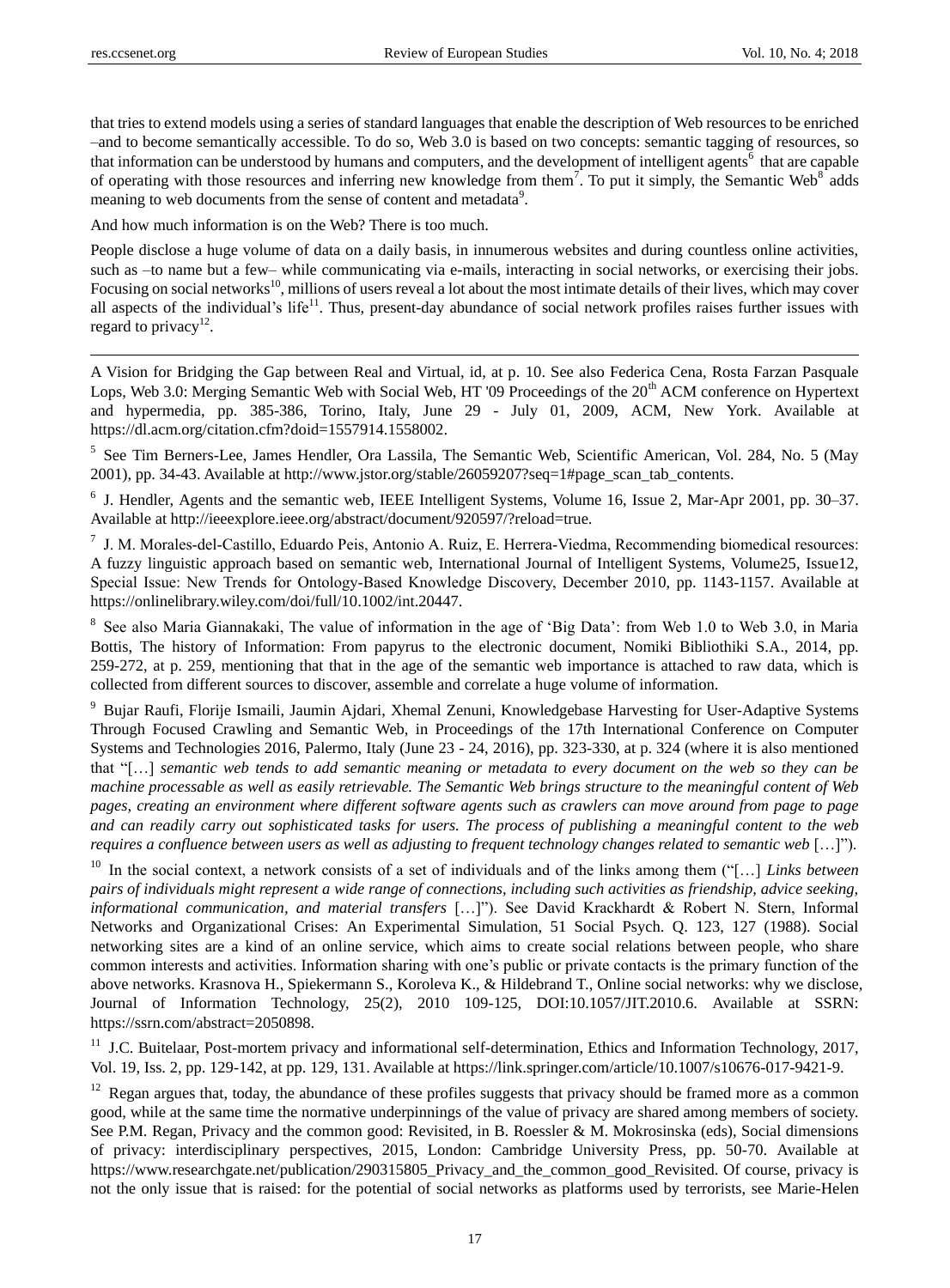For instance, job seekers reveal online information that they would not disclose during an "offline interview", while minors may reveal sensitive data, like their sexual orientation or their ethnic origins, just by updating their status, or posting a comment, or uploading images<sup>13</sup>. In fact, people can disclose their deepest secrets and, thus, some authors argue that privacy needs to be reshaped. Is it about secrecy<sup>14</sup>? Is it a right to be let alone<sup>15</sup>?

Today's users can access social networks' platforms and disclose their personal data<sup>16</sup>, such as their physical location (for instance, GPS or IP location), while they may not be aware that the very location –of their mobile device– is constantly being recorded, regardless of use –or non use– of the device<sup>17</sup>. Moreover, people's behaviors and relationships have changed as well. Our kids may have "more friends" than us –and we are not one of them– while, at the same time, a social network's platform may be regarded as a place where minors (and people in general) exchange information and communicate with their peers; enter a parent and the party is over $18$ . There is no distinction between lovers, schoolmates, and strangers and they are all, thus, sorted into same group ("friends") $19$ .

Given the above radical changes, this paper studies the processing of personal data in the age and the economy of Big Data to detect purposes –and risks– of such practices. Furthermore, the hedonic use of social networks and several theories (such as the social capital theory, altruism and reciprocity), with regard to such networks, are examined to argue that,

Maras, Social Media Platforms: Targeting the "Found Space" of Terrorists, Journal of Internet Law, August 2017, pp. 3-9. Available at

https://www.researchgate.net/publication/321549900\_Social\_Media\_Platforms\_Targeting\_the\_Found\_Space\_of\_Terrori sts. Social networks, however, can also be used to achieve several socially useful purposes. For instance, with regard to their significant role in disaster management, see Jooho Kim, Makarand Hastak, Social networks analysis: Characteristics of online social networks after a disaster, in International Journal of Information Management, February 2018, Vol. 38(1), pp. 86-96. Available at

https://www.researchgate.net/publication/322175764\_Social\_network\_analysis\_Characteristics\_of\_online\_social\_netw orks\_after\_a\_disaster. For their effects on academic achievement, see Robert M. Bond, Volha Chykina, Jason J. Jones, Social network effects on academic achievement, The Social Science Journal, Volume 54, Issue 4, December 2017, pp. 438-449, available at https://www.sciencedirect.com/science/article/pii/S0362331917300605.

<sup>13</sup> See, amongst others, A. Acquisti, C. Fong, An Experiment in Hiring Discrimination Via Online Social Networks, July 17, 2015. Available at SSRN: https://ssrn.com/abstract=2031979 or http://dx.doi.org/10.2139/ssrn.2031979/.

<sup>14</sup> For instance, Strahilevitz argues that privacy is not about secrecy. Indeed, a sexual intercourse needs more than one, people tell others about medical ailments to unburden, and sharing most intimate information with those, who are expected to keep it secret, promotes friendship and intimacy. See Strahilevitz Lior, A Social Networks Theory of Privacy, December 2004, U Chicago Law & Economics, Olin Working Paper No. 230; U of Chicago, Public Law Working Paper No. 79, at. p. 5. Available at SSRN: https://ssrn.com/abstract=629283 or http://dx.doi.org/10.2139/ssrn.629283. However, as others claim, there is a relation between privacy and secrecy (―[…] *right to secrecy* […] *to limiting the knowledge of others about oneself* […]"). See Cavoukian A. & Tapscott D., Who Knows: Safeguarding Your Privacy in a Networked World, McGraw-Hill, New York, 1997.

 $15$  The right to privacy is an old subject of legal discussion and has been known as the "right to be let alone". See S. Warren & L. Brandeis, The right to Privacy, Harvard Law Review vol. 4, ed. 5, 1890, pp. 193-220. For the function of privacy as a tool for limiting –the ability of third parties to– access individual's personal data, see Neil M. Richards & Jonathan H. King, Big Data and The Future for Privacy, Handbook of Research on Digital Transformations, Elgar, 2016, p. 8.

<sup>16</sup> "Personal data" means "[...] *any information relating to an identified or identifiable natural person ('data subject')*; *an identifiable natural person is one who can be identified, directly or indirectly, in particular by reference to an identifier such as a name, an identification number, location data, an online identifier or to one or more factors specific to the physical, physiological, genetic, mental, economic, cultural or social identity of that natural person* […]". See Article 4(1) of Regulation (EU) 2016/679 of the European Parliament and of the Council of 27 April 2016 on the protection of natural persons with regard to the processing of personal data and on the free movement of such data, and repealing Directive 95/46/EC (General Data Protection Regulation), hereinafter referred to as "GDPR".

<sup>17</sup> Omer Tene, Privacy: The new generations, International Data Privacy Law, Volume 1, Issue 1, 1 February 2011, pp. 15-27, https://doi.org/10.1093/idpl/ipq003. Available at https://academic.oup.com/idpl/article/1/1/15/759641.

<sup>18</sup> Omer Tene, Privacy: The new generations, id.

<sup>19</sup> See Danah Boyd, Friends, Friendsters, and MySpace Top 8: Writing Community Into Being on Social Network Sites, December 4, 2006, First Monday, Volume 11, Number 12, available at http://firstmonday.org/article/view/1418/1336.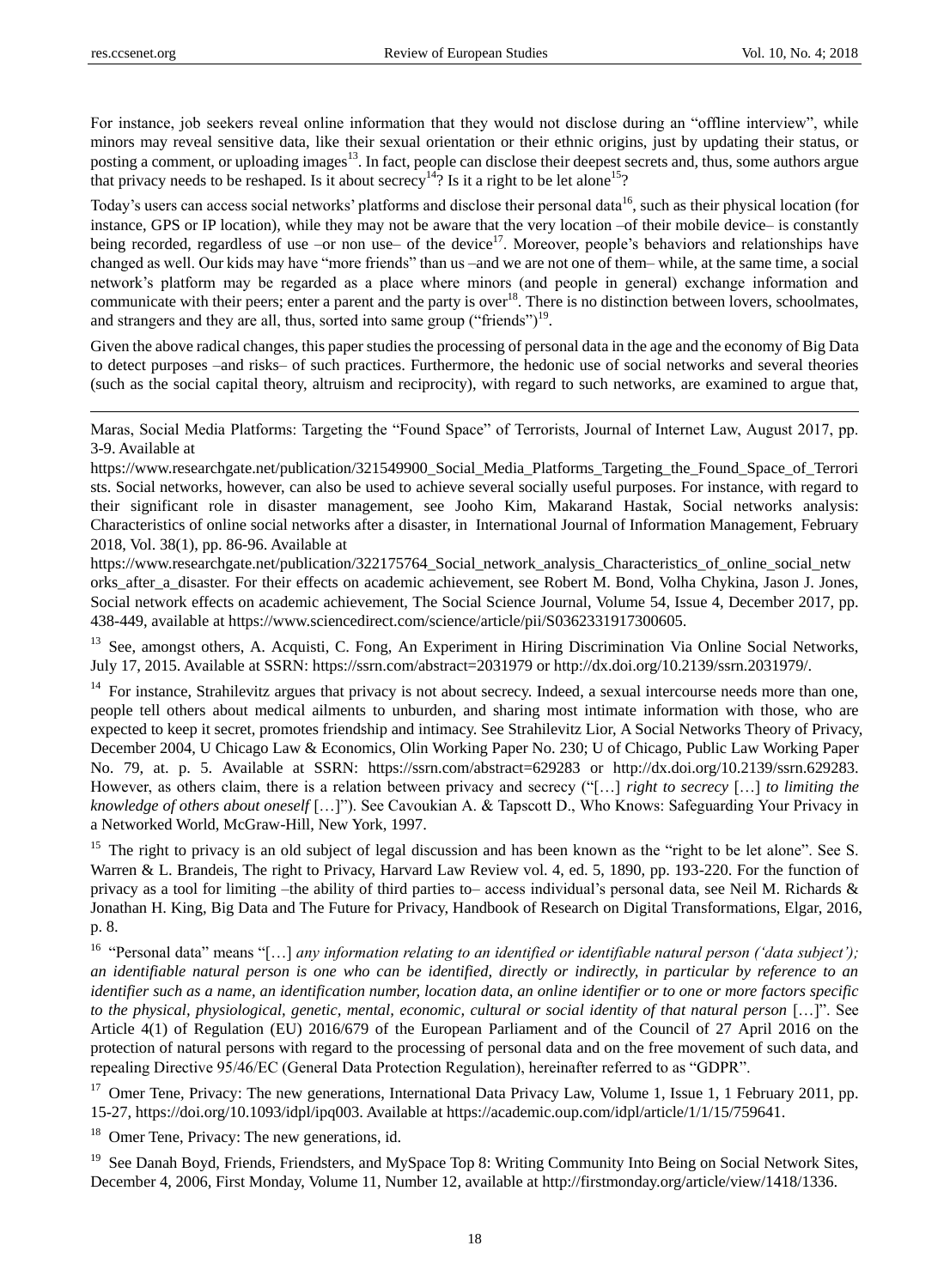although people may state that they value their privacy, albeit, they rarely refuse to share personal information. Current concept of privacy is brought to the discussion table to comment on its negative approach and to propose the introduction of trust and loyalty through flexible fiduciary laws. Moreover, data portability, one of the most important rights that the GDPR introduces, is studied to support its potential as a strategic element that will safeguard and enhance trust. Finally, further proposals are submitted to support that the European concept of privacy could, indeed, be re-shaped for the benefit of individuals.

#### **2. Personal Data in the Age and the Economy of Big Data**

Some authors referring to the wealth of data flooding the digital environment –often described as Big Data– have defined Web 3.0 as "Semantic Web technologies integrated into, or powering, large-scale Web applications<sup>"20</sup>. Web 3.0 could be understood as a phenomenon in which individuals are no longer users; they are part of the applications that emerge and disappear; they are also producers, subjects and beneficiaries of Big Data<sup>21</sup>. In particular, Big Data refers to the exponential growth and availability of data in an environment, where the three "V" characteristics are identified; the Volume of data, which is collected and processed, the Velocity, meaning the speed, with which data is being produced and processed, and the Variety of sources<sup>22</sup>. This environment provides further opportunities for understanding or predicting individuals' behavior and, thus, firms can expand their knowledge about a person without her knowledge or consent<sup>23</sup>. Indeed, people have little or no idea with regard to what or ways in which data is collected, processed, shared or exchanged<sup>24</sup> with third parties<sup>25</sup>.

In 2018, life, including social connections or even love<sup>26</sup>, happens online and, hence, it is difficult to name an aspect of

<sup>22</sup> Nancy J. King & Jay Forder, Data analytics and consumer profiling: Finding appropriate privacy principles for discovered data, Computer Law & Security Review 32, 2016, 696-714, p. 698. Some authors add more characteristics, such as the "Veracity", which refers to the way data should be used in order to create necessary trust and ensure reliability. See Maria Giannakaki, The value of information in the age of 'Big Data': from Web 1.0 to Web 3.0, id, at p. 262. Others identify two additional dimensions of Big Data; variability and complexity. The former is evidenced by the fact that data flows can be highly inconsistent with periodic peaks, while the latter is manifested in the nature of Big Data itself. It is not only structured but also unstructured and coming from multiple sources. See Richard Herschel, Virginia M. Miori, Ethics & Big Data, Technology in Society 49 (2017), pp. 31-36, at p. 31, mentioning that ―[…] *Big Data is all about capturing, storing, sharing, evaluating, and acting upon information that humans and devices create and distribute using computer-based technologies and networks* [...]" and pointing out that we are now generating 2.5 quintillion bytes of data, so much that 90% of the data in the world today has been created in the last couple of years. Available at https://www.researchgate.net/publication/314463176 Ethics Big Data.

<sup>23</sup> For some ethical issues with regard to privacy, confidentiality, transparency and identity, see Jonathan H. King  $\&$ Neil M. Richards, What's Up With Big Data Ethics? 2014, Radar, O'Reilly Media, available at http://radar.oreilly.com/2014/03/whats-up-with-big-data-ethics.html.

 $24$  A secondary market has been created with regard to personal data: Data brokers may be defined as professionals who operate on a secondary market, such as businesses that facilitate the circulation and enrichment of data. See Commission Nationale De L' Informatique Et Des Libertés (CNIL), 36<sup>th</sup> Activity Report, 2015, To Protect Personal Data, Support Innovation, Preserve Individual Liberties, pp. 31-32 ("Data brokers: the oil and the iceberg"). Available at https://www.cnil.fr/sites/default/files/atoms/files/cnil\_rapport\_2015\_gb.pdf. As CNIL puts it, data brokerage aims to aggregate data, then redistribute it for a variety of purposes, which are focused –amongst others– on commercial targeting (for example, direct marketing, advertising, customer experience enhancement) or checking people's characteristics (namely trustworthiness, creditworthiness, identity etc).

<sup>25</sup> See Neil M. Richards, Jonathan H. King, Big Data Ethics, Wake Forest Law Review, Vol. 49, 2014, available at https://papers.ssrn.com/sol3/papers.cfm?abstract\_id=2384174, pp. 393-432, at p. 393. See also Neil M. Richards, Jonathan H. King, Three Paradoxes of Big Data, 66 Stan. L. Rev. Online, pp. 41-46, September 3, 2013, available at https://review.law.stanford.edu/wp-content/uploads/sites/3/2016/08/66\_StanLRevOnline\_41\_RichardsKing.pdf.

<sup>26</sup> See Lainey Feingold, Digital Accessibility and The Quest For Online Equality, Journal of Internet Law, Oct. 2017, pp. 3-12, at p. 3.

<sup>20</sup> <sup>20</sup> See Jim Hendler, Web 3.0 emerging, Computer, 2009, Vol. 42, No. 1, pp. 111-113. Available at https://dl.acm.org/citation.cfm?id=1512177.

<sup>&</sup>lt;sup>21</sup> See David Kreps, Kai Kimppa, Theorising Web 3.0: ICTs in a changing society, Information Technology & People, 2015, Vol. 28, Issue 4, pp. 726-741, at p. 734, https://doi.org/10.1108/ITP-09-2015-0223. Available at https://www.emeraldinsight.com/doi/pdfplus/10.1108/ITP-09-2015-0223.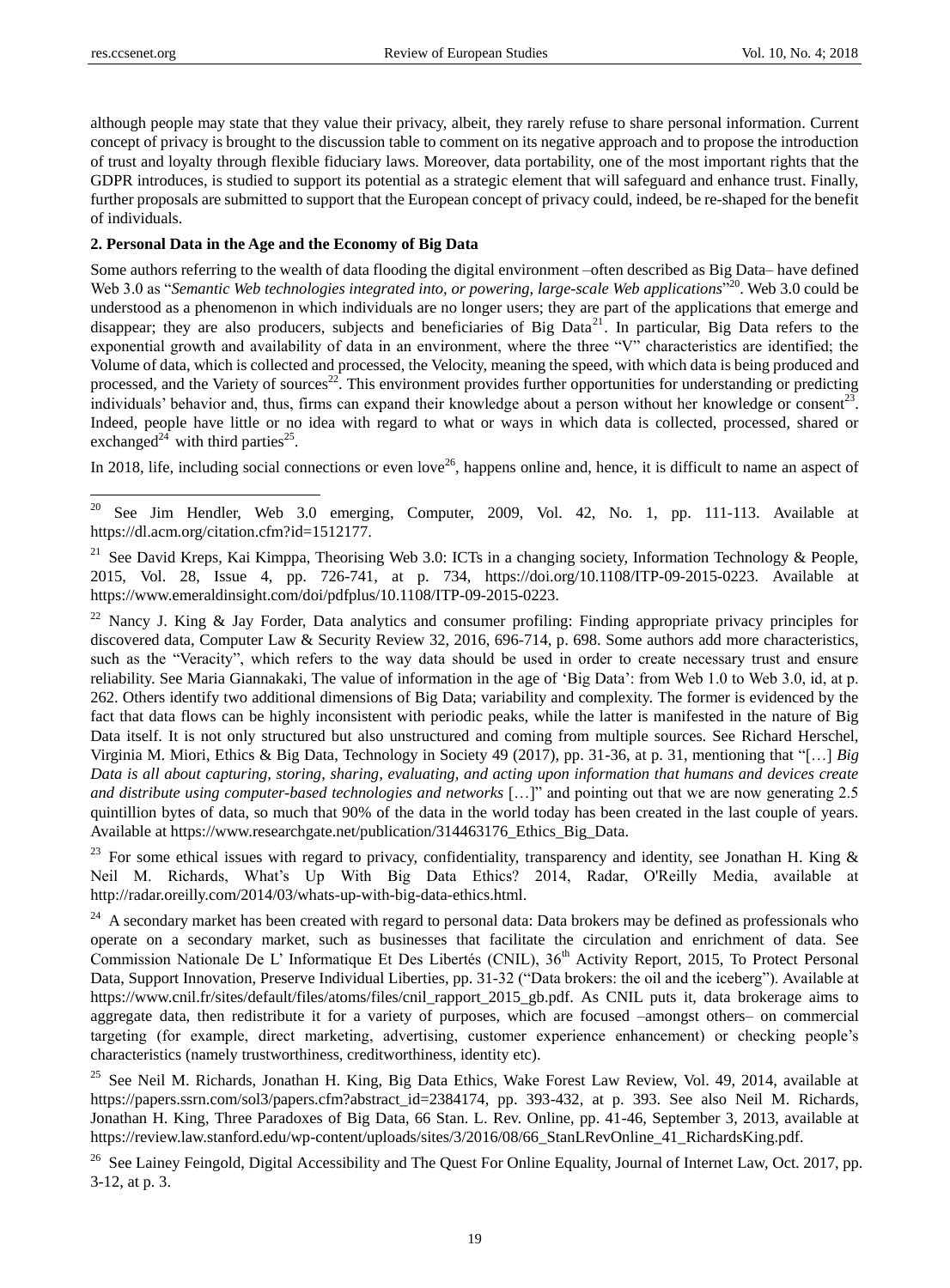present-day society in which online access does not play a part. Thereafter, during innumerous online activities, a huge volume of personal data is produced, collected $^{27}$  and processed $^{28}$ .

Does an item of information, e.g. one's pattern of sleep, which may be provided while using a smart phone app, constitute personal data?

In the age of Big Data, processing of a huge volume of data<sup>29</sup> not only enables firms to draw innumerous conclusions that relate to one person but also encourages identification of an individual. So when the above pattern of sleep relates to an individual, who can be identified, it does constitute personal data<sup>30</sup>. This means that it is not the actual identification, but the capacity to identify one person $31$  that makes the data personal.

So, why do firms process our personal data?

Today, what we deal with is the monster of a "free" Internet<sup>32</sup> paid for by advertising targeted on the basis of an unprecedented level of surveillance of human lives<sup>33</sup>. Data processing enables firms not only to identify an individual or detect her activities $^{34}$  but also to profile $^{35}$  natural persons and target groups, to which firms address personalized ads $^{36}$ .

For example, Google used billions of credit-card transaction records to prove that its online ads are prompting people to make purchases even when they happen in brick-and-mortar stores<sup>37</sup>. In other words, Google's program (Store Sales

<sup>28</sup> Omer Tene & Jules Polonetsky, Big Data for All: Privacy and User Control in the Age of Analytics, Northwestern Journal of Technology and Intellectual Property Volume 11, Issue 5, pp. 239-273, 2013.

<sup>30</sup> The meaning of personal data is unsuccessfully very wide. See Maria Bottis, Surveillance, data protection and libraries in Europe and the US-notes on an empirical data case study on surveillance and Greek academic libraries, in Maria Bottis (ed.), Privacy and Surveillance, Current Aspects and Future Perspectives, Nomiki Bibliothiki, 2012, pp. 272-282, at p. 273. Even IP or cookies may constitute personal data. See Article 29 Data Protection Working Party, Opinion 4/2007 on the concept of personal data, Jun. 20, 2007; Opinion 1/2008 on data protection issues related to search engines, April 4, 2008.

<sup>31</sup> Omer Tene, What Google Knows: Privacy and Internet Search Engines, October 1, 2007, Utah Law Review, available at SSRN: https://ssrn.com/abstract=1021490 or http://dx.doi.org/10.2139/ssrn.1021490, at p. 16.

<sup>32</sup> Neil M. Richards & Jonathan H. King, Big Data and The Future For Privacy, Handbook of Research on Digital Transformations, Elgar, 2016, at p. 11. Available at https://papers.ssrn.com/sol3/papers.cfm?abstract\_id=2512069.

<sup>33</sup> Zuckerman E., The Internet's Original Sin, The Atlantic, 2014, Available at

https://www.theatlantic.com/technology/archive/2014/08/advertising-is-the-internets-original-sin/376041/#. As Zuckerman aptly puts it, "[...] 20 years in to the ad-supported web, we can see that our current model is bad, broken, and corrosive. It's time to start paying for privacy, to support services we love, and to abandon those that are free, but *sell us—the users and our attention—as the product* […]".

<sup>34</sup> Wally Snyder, Making the Case for Enhanced Advertising Ethics: How a New Way of Thinking About Advertising Ethics May Build Consumer Trust, in Journal of Advertising Research, Vol. 51, issue 3, 2011, pp. 477-483. Available at http://www.journalofadvertisingresearch.com/content/51/3/477.full.pdf+html.

<sup>35</sup> Under Article 4(4) of GDPR "[...] 'profiling' means any form of automated processing of personal data consisting of *the use of personal data to evaluate certain personal aspects relating to a natural person, in particular to analyse or predict aspects concerning that natural person's performance at work, economic situation, health, personal preferences, interests, reliability, behaviour, location or movements* [...]".

<sup>36</sup> See Kati Förster & Ulrike Weish, Advertising Critique: Themes, Actors and Challenges in a Digital Age, in Gabriele Siegert, M. Bjørn von Rimscha, Stephanie Grubenmann (eds), Commercial Communication in the Digital Age, Information or Disinformation?, de Gruyter GmbH, 2017, at p. 19.

 $37$  See Elizabeth Dwoskin, Craig Timberg, Google now knows when its users go to the store and buy stuff, May 23,

<sup>&</sup>lt;sup>27</sup> See Commission Nationale De L' Informatique Et Des Libertés (CNIL),  $36<sup>th</sup>$  Activity Report, 2015, id, at p. 35 ("From connected devices to autonomous devices: What freedoms subsist in a robotised world?"), mentioning that "[…] *constant data capture in our everyday environment is a real novelty* [...]".

<sup>&</sup>lt;sup>29</sup> For instance, robots are becoming *cobots* (collaborative robots) that can act with humans. To do so, they collect far more data. This highlights a fundamental ethical paradox in the data protection domain: to be more autonomous, a machine must, in fact, become more dependent on personal data. See Commission Nationale De L' Informatique Et Des Libert & (CNIL), 36<sup>th</sup> Activity Report, 2015, id, at p. 36 ("From connected devices to autonomous devices: What freedoms subsist in a robotised world?".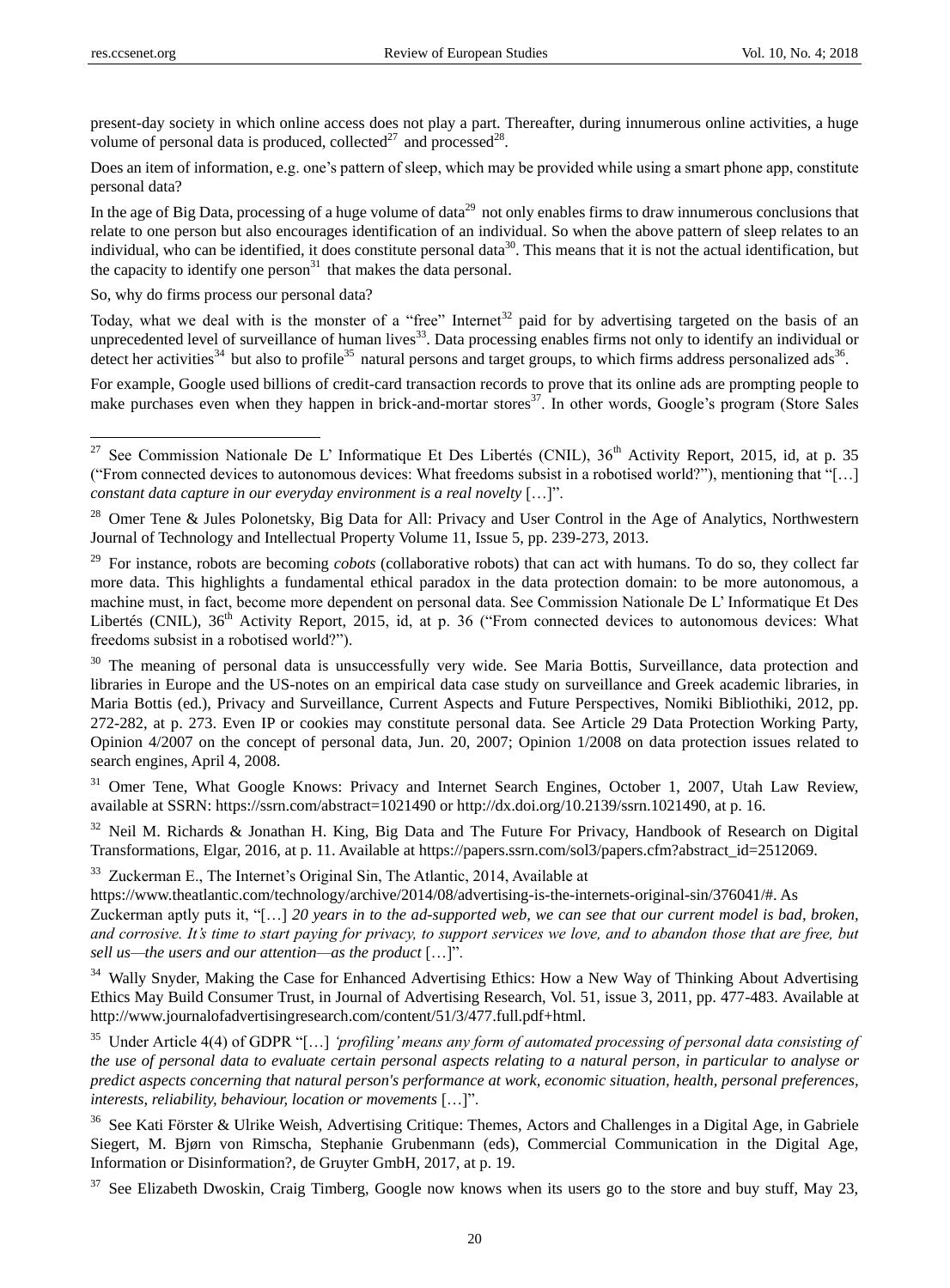Measurement) matches goods, which are purchased in traditional stores, to the "clicking" of online ads ("Bricks to Clicks"). Thus, the firm is aware of whether a consumer bought the product, on the ad of which she clicked<sup>38</sup>.

Another good example is Target, a firm which not only collected, but also produced personal data, meaning the information that a consumer was pregnant. This was, actually, true and the very consumer had not known<sup>39</sup>.

So, processing of personal data aims, amongst others, at commercial targeting, including direct marketing and advertising<sup>40</sup>, or checking (or predicting)<sup>41</sup> people's characteristics, such as trustworthiness, creditworthiness or identity.

2017, The Washington Post, available at https://www.washingtonpost.com/news/the-switch/wp/2017/05/23/google-now-knows-when-you-are-at-a-cash-registerand-how-much-you-are-spending/?utm\_term=.b97032baeb8b.

<sup>38</sup> In 2017, the Electronic Privacy Information Center (EPIC) asked the Federal Trade Commission (FTC) to examine lawfulness of Google's program. See Brian H. Lam and Cynthia J. Larose, United States: FTC Asked To Investigate Google's Matching Of Bricks To Clicks, September 25, 2017, Mondaq, available at

http://www.mondaq.com/article.asp?articleid=630914&email\_access=on&chk=2167746&q=1536832. It is worth noting that, very recently, Google reported that, in 2017, it took down more than 3.2 billion ads that violated its advertising policies. This included 79 million ads, which aimed to send people to malware-laden sites, 66 million ―trick-to-click‖ ads, and 48 million ads, which attempted to get people to install unwanted software. Google also reported that it blocked 320,000 publishers and blacklisted about 90,000 websites and 700,000 mobile apps for violating Google's policies. See Scott Spencer, An advertising ecosystem that works for everyone, Google, Mar. 14, 2018, available at https://blog.google/topics/ads/advertising-ecosystem-works-everyone/.

<sup>39</sup> Kate Crawford & Jason Schultz, Big Data and Due Process: Toward a Framework to Redress Predictive Privacy Harms, Boston College Law Review, Vol. 55, Issue 1, 2014, pp. 94-95, at p. 98. It should be noted that examples of sensitive data processing are not few. See, for example, Jeffrey A. Dretler, United States: Collection Of Biometric Data Raises Privacy Concerns For Employees And Compliance Issues For Employers, March 16, 2018, Mondaq, available at http://www.mondaq.com/article.asp?articleid=683572&email\_access=on&chk=2220404&q=1536832; Matt Rosoff, Facebook is facing its biggest test ever—and its lack of leadership could sink the company, March 18, 2018, CNBC, available at

https://www.cnbc.com/2018/03/18/facebook-failing-zuckerberg-and-sandberg-absent-commentary.html?utm\_source=po cket&utm\_medium=email&utm\_campaign=pockethits; Daphne Keller, Data Analytics, App Developers, and Facebook's Role in Data Misuse, March 20, 2018, Stanford Law Scholl, available at https://law.stanford.edu/2018/03/20/data-analytic-companies-app-developers-facebooks-role-data-misuse/; Thibaut D'hulst, Van Bael & Bellis, Belgium: Brussels Court Finds Facebook Cookies In Breach Of Data Protection Laws And Imposes € 250,000 Daily Penalty To End Infringement, Mondaq, March 27, 2018, available at

http://www.mondaq.com/article.asp?articleid=686834&email\_access=on&chk=2223666&q=1536832; Jennifer Kulynych & Henry T. Greely, Clinical Genomics, Big Data, and Electronic Medical Records: Reconciling Patient Rights with Research when Privacy and Science Collide, 3 Journal of Law and the Biosciences, January 15, 2017, pp. 94-132, at p. 119 (mentioning that "[...] *the federal HIPAA Privacy Rule permits entities covered by the Privacy Rule (most health care providers, insurers, and pharmacies) to use or share identifiable patient information without consent to provide treatment. Covered entities may also use identifiable patient information internally, without consent, as necessary to conduct normal business operations* […] *the Privacy Rule also permits "covered entities" to disclose or share patient information, also without consent, with other covered entities for treatment or reimbursement purposes, and with vendors and contractors who sign an agreement* [...]"), available at

https://law.stanford.edu/publications/clinical-genomics-big-data-and-electronic-medical-records-reconciling-patient-righ ts-with-research-when-privacy-and-science-collide/.

<sup>40</sup> See, for example, recent Youtube's practices with regard to advertising: Chaim Gartenberg, YouTube plans to annoy music listeners into subscribing by playing more ads, ‗Frustrate and seduce' users into signing up, The Verge, March 21, 2018, available at

https://www.theverge.com/platform/amp/2018/3/21/17147800/youtube-streaming-service-lyor-cohen-ads-music-industr y-spotify-free.

<sup>41</sup> See Alessandro Mantelero, Personal data for decisional purposes in the age of analytics: From an individual to a collective dimension of data protection, Computer Law & Security Review, Volume 32, Issue 2, April 2016, 238-255, pp. 239-240 (with further references).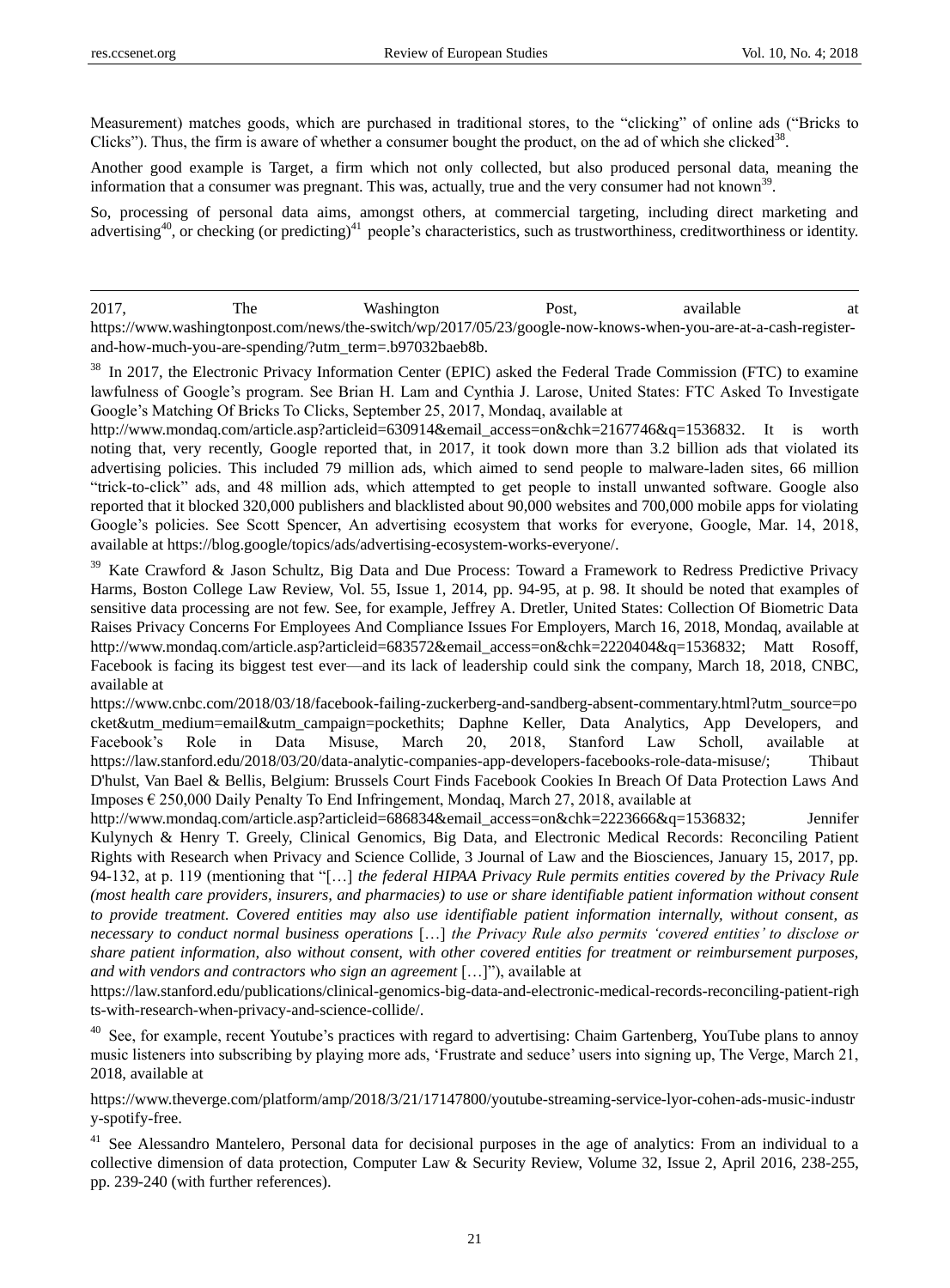To do so, people are profiled and sorted into groups<sup>42</sup> and, thus, further discrimination<sup>43</sup> issues are raised<sup>44</sup>.

Setting aside the above practices and risks, let us now move on to social networks' environment to examine the extent, to which people value their privacy, and study some motivations that encourage us to share personal information.

### **3. The Hedonic Use of (and Several Theories on) Social Networks**

Social networks, such as Facebook or Twitter, look for ways to collect a huge volume of data that relate to individuals' online behavior. The more accurate the data collected, the more effective the targeted advertising efforts, which are to be fueled<sup>45</sup>. Such networks' large bases of users are, in fact, very active and check the relevant websites many times a day<sup>46</sup>. For instance, with regard to Facebook<sup>47</sup>, approximately 1.4 billion users were daily active for December 2017, while, as of December 31, 2017, 2.13 billion were reported as monthly active users. Moreover, this smart<sup>48</sup> new world<sup>49</sup>, in which we

 $42$  Sorting or profiling may aim, not only to project the "perfect ad", but also to promote the appropriate good at the appropriate price, or to predict criminal behaviors, or to evaluate the accused before sentencing courts. See Article 29 Data Protection Working Party, Opinion 03/2013 on purpose limitation, April 2, 2013, p. 46; Joseph Turow & Lee McGuigan, Retailing and Social Discrimination: The New Normal?, in Seeta Peña Gangadharan (ed.), Data and Discrimination: Collected Essays, 2014, pp. 27-29; Anupam Chander, The Racist Algorithm?, Michigan Law Review, Vol. 115, Issue 6, 2017, p. 1026; State v. Loomis, 881 N.W.2d 749 (Wis. 2016), available at https://harvardlawreview.org/2017/03/state-v-loomis/.

<sup>43</sup> Given correlation that Big Data encourages, firms are aware of e.g. a user's gender (or address, or illness from which she suffers, or her marital status and so forth) and may, thus, discriminate against her -by sorting or profiling- on the grounds of the above personal information. See, amongst others, Danah Boyd & Kate Crawford, Six Provocations for Big Data, A Decade in Internet Time: Symposium on the Dynamics of the Internet and Society, Oxford Internet Institute, September 21, 2011, available at SSRN: https://ssrn.com/abstract=1926431 or http://dx.doi.org/10.2139/ssrn.1926431; Omer Tene & Jules Polonetsky, Big Data for All, id, at p. 240; Ira S. Rubinstein, Big Data: The End of Privacy or a New Beginning?, International Data Privacy Law, Vol. 3, No. 2, 2013, at p. 76; Cathy O'Neil, Weapons of Math Destruction, How Big Data Increases Inequality and Threatens Democracy, 2016/2017, Broadway Books, NY, pp. 3-5, 130-134, 151.

<sup>44</sup> Oscar Gandy, Engaging Rational Discrimination: Exploring Reasons for Placing Regulatory Constraints on Decision Support Systems, Ethics and Information Technology, March 2010, Volume 12, Issue 1, pp. 29-42. Available at https://link.springer.com/article/10.1007/s10676-009-9198-6. For proposals on machine learning systems designing to limit discrimination, see Michael Veale & Reuben Binns, Fairer machine learning in the real world: Mitigating discrimination without collecting sensitive data (October 27, 2017), Big Data & Society 4(2), doi:10.1177/2053951717743530. Available at SSRN: https://ssrn.com/abstract=3060763. See also Trevor Hastie, Robert Tibshirani & Jerome Friedman, The Elements of Statistical Learning: Data Mining, Inference, and Prediction, 2nd Edition, 2009, Springer Series in Statistics, available at https://web.stanford.edu/~hastie/Papers/ESLII.pdf.

<sup>45</sup> For instance, algorithms suggest friends etc, and, thus, firms need accurate data to make "good suggestions".

<sup>46</sup> See Maeve Duggan, Nicole B. Ellison, Cliff Lampe, Amanda Lenhart, Mary Madden, Social Media Update 2014, Pew Research Center, January 2015, available at

http://www.pewinternet.org/files/2015/01/PI\_SocialMediaUpdate20144.pdf.

<sup>47</sup> See stats in Facebook's newsroom, available at https://newsroom.fb.com/company-info/.

<sup>48</sup> Put simply, "smart" implies the addition of three capabilities; sensors, computational power and network communications. See Commission Nationale De L' Informatique Et Des Libertés (CNIL), 36<sup>th</sup> Activity Report, 2015, id, at p. 35 ("From connected devices to autonomous devices: What freedoms subsist in a robotised world?").

<sup>49</sup> Indeed, it is not only computers that are connected to the Internet, but also many objects communicate with each other in the environment of the Internet of Things. In this context, objects are connected to information networks. For instance, Radio-Frequency Identification enables wireless data collection by readers from electronic tags attached to or embedded in objects –or even people. See Pagnattaro Marisa-Anne, Getting Under Your Skin – Literally: RFID in the Employment Context, Journal of Law, Technology and Policy, No. 2, 2008, pp. 237-257, at p. 238. Available at SSRN: https://ssrn.com/abstract=1565491. Moreover, the so called "smart grid" delivers electricity to consumers by using two-way digital technology to carry, not only electricity but also, information to and from peoples' houses. See Quinn Elias Leake and Reed Adam, Envisioning the Smart Grid: Network Architecture, Information Control, and the Public Policy Balancing Act (June 16, 2010). University of Colorado Law Review, Vol. 81, 2010, pp. 833-892. Available at SSRN: https://ssrn.com/abstract=1625977. Such technologies may monitor individuals' activities in their home by collecting data, which may relate to vacation time or even caffeine consumption. See Ann Cavoukian, Jules Polonetsky, Christopher Wolf, Smart Privacy for the Smart Grid: embedding privacy into the design of electricity conservation,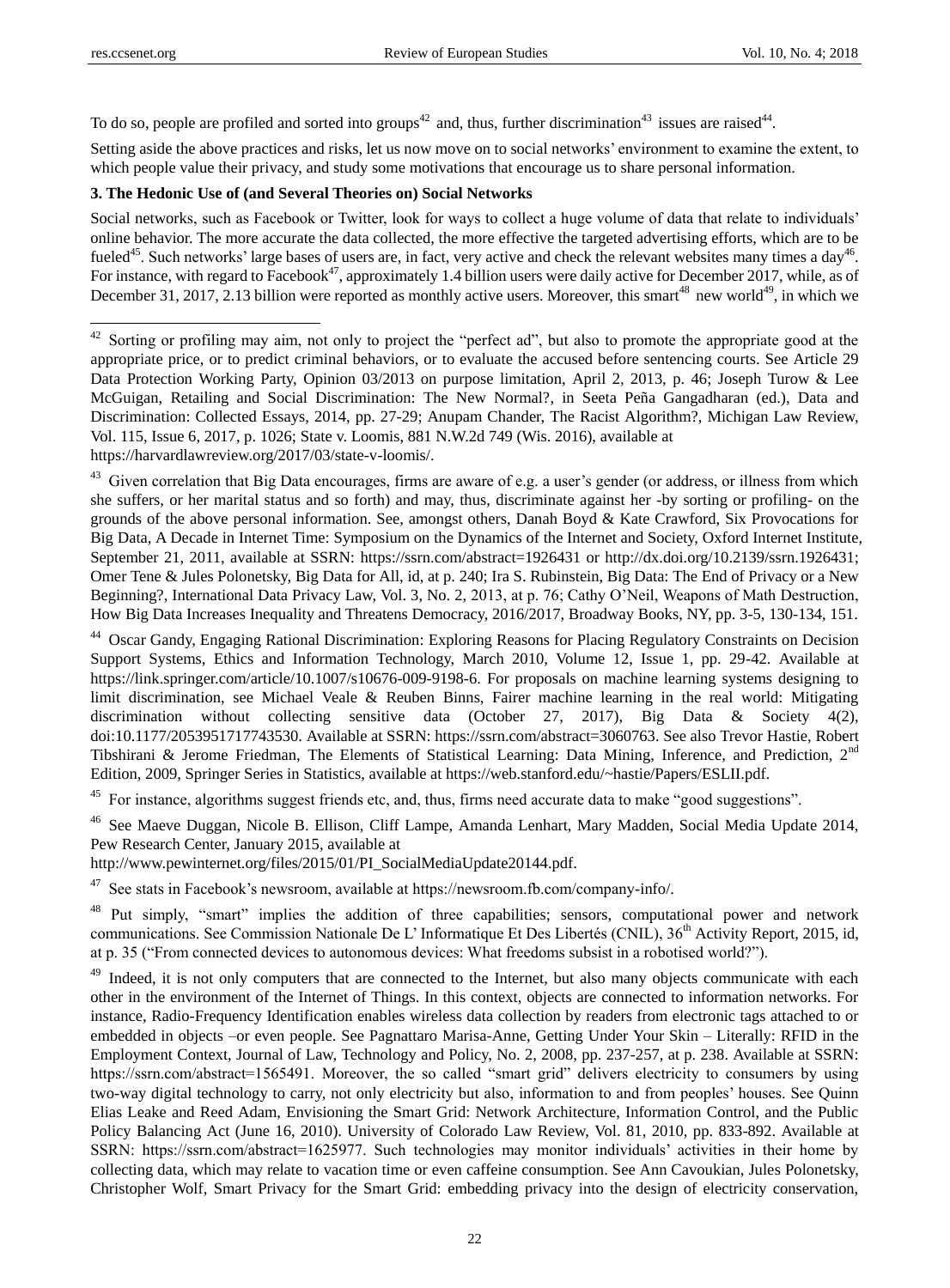are living, encourages users to visit such websites more than ten times per day<sup>50</sup>. As many authors argue, privacy attitudes may quite often be in stark contrast with privacy behaviors<sup>51</sup> and this could be explained by powerful hedonic motivations<sup>52</sup>, which encourage users to share their information.

Indeed, social networks can be understood as "hedonic information systems", meaning that their primary goal is self-fulfillment that enables users to experience fun<sup>53</sup>. In this context, people use networks for hedonic purposes<sup>54</sup>, such as sharing information and personal data –like personal images– or playing games, watching movies, and so forth. Thus, this use may relate to gratification, meaning escapism or fantasy, social interaction, achievement or self-presentation<sup>55</sup> (and, thus, recognition).

Others support the social capital theory, in accordance with which mutual support, shared norms, social trust and sense of mutual obligations could be detected in social networks<sup>56</sup>. Social capital could, in fact, be understood as the value that an

Identity in the Information Society, August 2010, Volume 3, Issue 2, Springer Link, pp. 275–294, available at https://link.springer.com/article/10.1007/s12394-010-0046-y. With regard to the increasing market of robots, which seem to appear in every home, see Calo Ryan, Robots and Privacy, April 2, 2010, Robot Ethics: The Ethical and Social Implications of Robotics, Patrick Lin, George Bekey, and Keith Abney, eds, Cambridge: MIT Press. Available at SSRN: https://ssrn.com/abstract=1599189. See also Bill Gates, A Robot in Every Home, February 1, 2008, Scientific American, available at https://www.scientificamerican.com/article/a-robot-in-every-home-2008-02/.

<sup>50</sup> Subbaraman Nidhi, Smartphone users check Facebook 14 times a day, study says, NBC News, Mar. 28, 2013. Available at

https://www.nbcnews.com/tech/tech-news/smartphone-users-check-facebook-14-times-day-study-says-f1C9125315.

<sup>51</sup> See Alessandro Acquisti, Ralph Gross, Imagined Communities: Awareness, Information Sharing, and Privacy on the Facebook, International Workshop on Privacy Enhancing Technologies, PET 2006: Privacy Enhancing Technologies, Springer Link, pp. 36-58, available at https://link.springer.com/chapter/10.1007%2F11957454\_3.

<sup>52</sup> Social networks provide strong hedonic motivations, which can overwhelm and suppress privacy protective behaviors that one may expect in another context. See Parameswaran, M., Whinston, A.B., Research issues in social computing, Journal of the Association of Information Systems, Volume 8, Issue 6, 2007, pp. 336-350. Available at https://www.scopus.com/record/display.uri?eid=2-s2.0-58149460231&origin=inward&txGid=d8a24223ee2ae1b26c9d3 09cc6e5b676.

53 See Hans van der Heijden, User Acceptance of Hedonic Information Systems, MIS Quarterly, Vol. 28, No. 4 (Dec., 2004), Management Information Systems Research Center, University of Minnesota, pp. 695-704, at p. 695. Available at https://www.jstor.org/stable/pdf/25148660.pdf (mentioning that "[...] *Hedonic information systems aim to provide self-fulfilling rather than instrumental value to the user, are strongly connected to home and leisure activities, focus on the fun-aspect of using information systems, and encourage prolonged rather than productive use* […]").

<sup>54</sup> See Luqman A., Cao X., Ali A., Masood A., Yu L., Do you get exhausted from too much socializing? Empirical investigation of Facebook discontinues usage intentions based on SOR paradigm, Computers in Human Behavior, 70 (2017), pp. 544-555, available at

https://www.researchgate.net/publication/312403527\_Do\_you\_get\_exhausted\_from\_too\_much\_socializing\_Empirical\_i nvestigation of Facebook discontinues usage intentions based on SOR paradigm (mentioning that "[...] *Hedonic use of social media is based on the use of SNS for entertainment by* […] *watching movies, sharing experiences with other online users, viewing pictures, playing games with other users, and other forms of online interactions with others* [...]"). See also Brandtzæg, P. B., Heim, J., Why people use social networking sites, International Conference on Online Communities and Social Computing, OCSC 2009: Online Communities and Social Computing, Springer Link, pp. 143-152, available at https://link.springer.com/chapter/10.1007/978-3-642-02774-1\_16.

<sup>55</sup> Hongxiu Li, Yong Liu, Xiaoyu Xu, Jukka Heikkilä, Hansvan der Heijden, Modeling hedonic is continuance through the uses and gratifications theory: An empirical study in online games, Computers in Human Behavior, Volume 48, July 2015, Elsevier Ltd, pp. 261-272, at p. 261. Available at

https://www.sciencedirect.com/science/article/pii/S0747563215000758.

<sup>56</sup> Huysman M., Wulf V., Social Capital and Information Technology, 2004, MIT Press, Cambridge (where it is mentioned that "[...] *The concept of social capital, or the value that can be derived from social ties created by goodwill, mutual support, shared language, common beliefs, and a sense of mutual obligation, has been applied to a number of fields, from sociology to management. It is only lately, however, that researchers in information technology and knowledge management have begun to explore the idea of social capital in relation to their fields.* […]‖). Available at https://mitpress.mit.edu/books/social-capital-and-information-technology.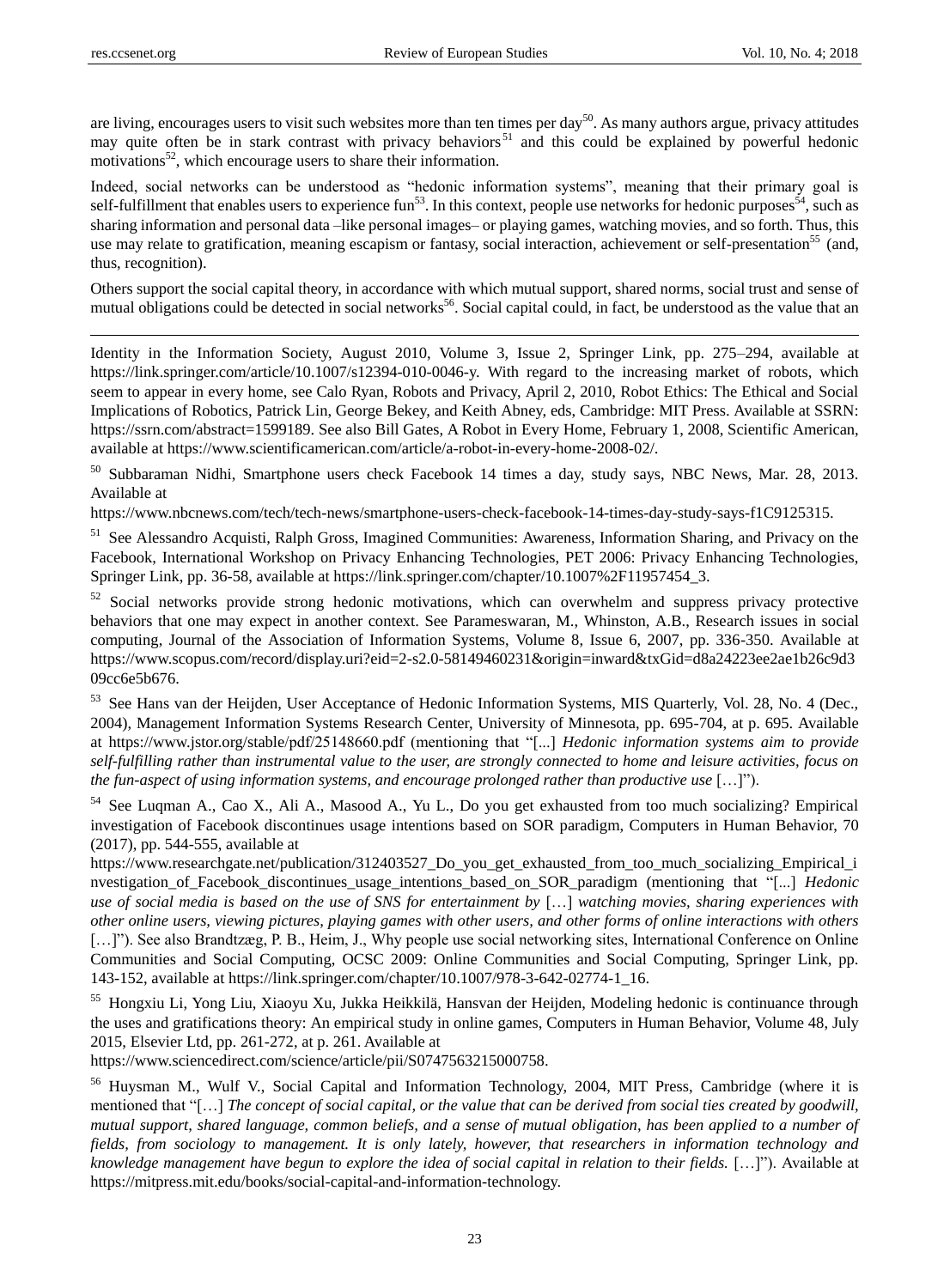individual may derive from belonging to a community. Moreover, some authors regard "Ubuntu", the central concept of social and political organization in African philosophy, as a way to understand users' behaviors in social networks $57$ . This concept consists of the principles of sharing and caring for one another<sup>58</sup>: To be a human is "*to affirm one's humanity by recognizing the humanity of others and, on that basis, establish humane respectful relations with them*<sup>559</sup> and "to be" is "to belong"<sup>60</sup>. Ubuntu worldview is a community-based mindset, opposed to Western libertarianism and individualism, and close to communitarianism<sup>61</sup>. It is based on values of intense humanness, caring, and associated values to ensure a happy and qualitative community life in a spirit of family. This means that privacy might be considered as less important from this perspective<sup>62</sup>. Hence, as some authors have observed, an image that is shared in social networks and which shows, for instance, one person close to another could, not raise issues of privacy but, prove such relationships, through which one can feel healthy and achieve self-fulfillment<sup>63</sup>.

Furthermore, altruism, as the acts of caring about the well-being of other individuals without any expectations and regardless of any direct benefit to oneself<sup>64</sup>, could be found in peoples' behavior, while interacting in social networks. For example, individuals may send (e.g. birthday) virtual gifts to their digital friends or might spend some time to write a decent post on a friend's "wall" –for others to see it and– to "honor" this person. The above actions are, of course, undertaken without the expectance of something in return; the very deed is itself the "reward", the intrinsic enjoyable act that comes from helping others $^{65}$ .

Finally, reciprocity<sup>66</sup> could also be regarded as an important element of peoples' interaction in social networks. Namely, a "friend request" could be treated as a transaction, a request to trade personal data with the expectation that the "offer" will be accepted. A "status update" could be treated as an attempt, undertaken by an individual, who aims to catch attention. Thus, reputation could motivate people to participate in social networks<sup>67</sup>. One could also argue that competition<sup>68</sup>, the

 $60$  M. Brannigan, Ethics Across Cultures with Power Web Ethics, 2005, McGraw-Hill.

<sup>61</sup> Rafael Capurro, id.

 $\ddot{ }$ 

 $62$  Charles Ess, Lost in translation? Intercultural dialogues on privacy and information ethics. Introduction to special issue on Privacy and Data Privacy Protection in Asia. in Ethics and Information Technology, 2005, 7, pp. 1-6; Rafael Capurro, Privacy, An intercultural perspective, in Ethics and Information Technology, Vol. 7, No. 1, 2005, pp. 37-47.

<sup>63</sup> Bottis Maria, Social Networks and Personality II, id, at p. 199.

<sup>64</sup> Cropanzano R., Mitchell S.M., Social Exchange Theory: An Interdisciplinary Review, Journal of Management, Vol. 31 No. 6, December 2005, DOI: 10.1177/0149206305279602, 2005, Southern Management Association, available at http://journals.sagepub.com/doi/10.1177/0149206305279602, pp. 874-900, at p. 879, mentioning that "[...] *Altruism is a rule whereby we seek to benefit another person even at an absolute cost to ourselves* [...]".

<sup>65</sup> See also Krebs D., Empathy and altruism, Journal of Personality and Social Psychology, 1975, 32(6), pp. 1134-1146. Available at https://www.ncbi.nlm.nih.gov/pubmed/1214217.

<sup>66</sup> Intention to reciprocate could be regarded as the intention of beneficiary to return help to the benefactors or those who are in the benefactors' group. See Yuanyue Feng, Hua Ye, Why do you return the favor in online knowledge communities? A study of the motivations of reciprocity, Computers in Human Behavior, Volume 63, October 2016, pp. 342-349, available at https://www.sciencedirect.com/science/article/pii/S0747563216303314?via%3Dihub, mentioning that "[...] *reciprocity may also derive from a desire to repay the favor or knowledge received from the community* [...] *Such a desire to repay tends to exist in those who frequently obtained necessary information from the communities and learned skills for their tasks* [...]".

<sup>67</sup> See also Judith S. Donath, Identity and Deception in the Virtual Community, in Peter Kollock, Marc Smith, Communities in Cyberspace, 1999, Routledge, at p.29, mentioning that "[...] *Identity also plays a key role in motivating people to actively participate in newsgroup discussions*  $[...]$ .

<sup>&</sup>lt;sup>57</sup> Bottis Maria, Social Networks and Personality II, Media and Communication Law, 2/2012, Nomiki Bibliothiki, Greece, pp. 196-199. Available at https://www.nbonline.gr/journals/8/volumes/249/issues/1067/lemmas/4814586.

<sup>&</sup>lt;sup>58</sup> Ramose M., Globalization and Ubuntu, in Coetzee, Pieter / Roux, Abraham, 2002, Philosophy from Africa, Oxford University Press,  $2<sup>nd</sup>$  Edition, pp. 626 – 650, at p. 643.

<sup>&</sup>lt;sup>59</sup> Rafael Capurro, Information Ethics For and From Africa, Keynote address at the African Information Ethics Conference Pretoria (South Africa), 5<sup>th</sup> to 7<sup>th</sup> February 2007, in International Review of Information Ethics (IRIE) (2007). Reprinted in: Journal of the American Society for Information Science and Technology (59 (7): 1-9, 2008). Available at http://www.capurro.de/africa.html. See also in Maria Bottis (ed.), A World for Information Law-Proceedings of the 2<sup>nd</sup> ISIL 2009, Nomiki Bibliothiki, 2010 (pp. 1-130).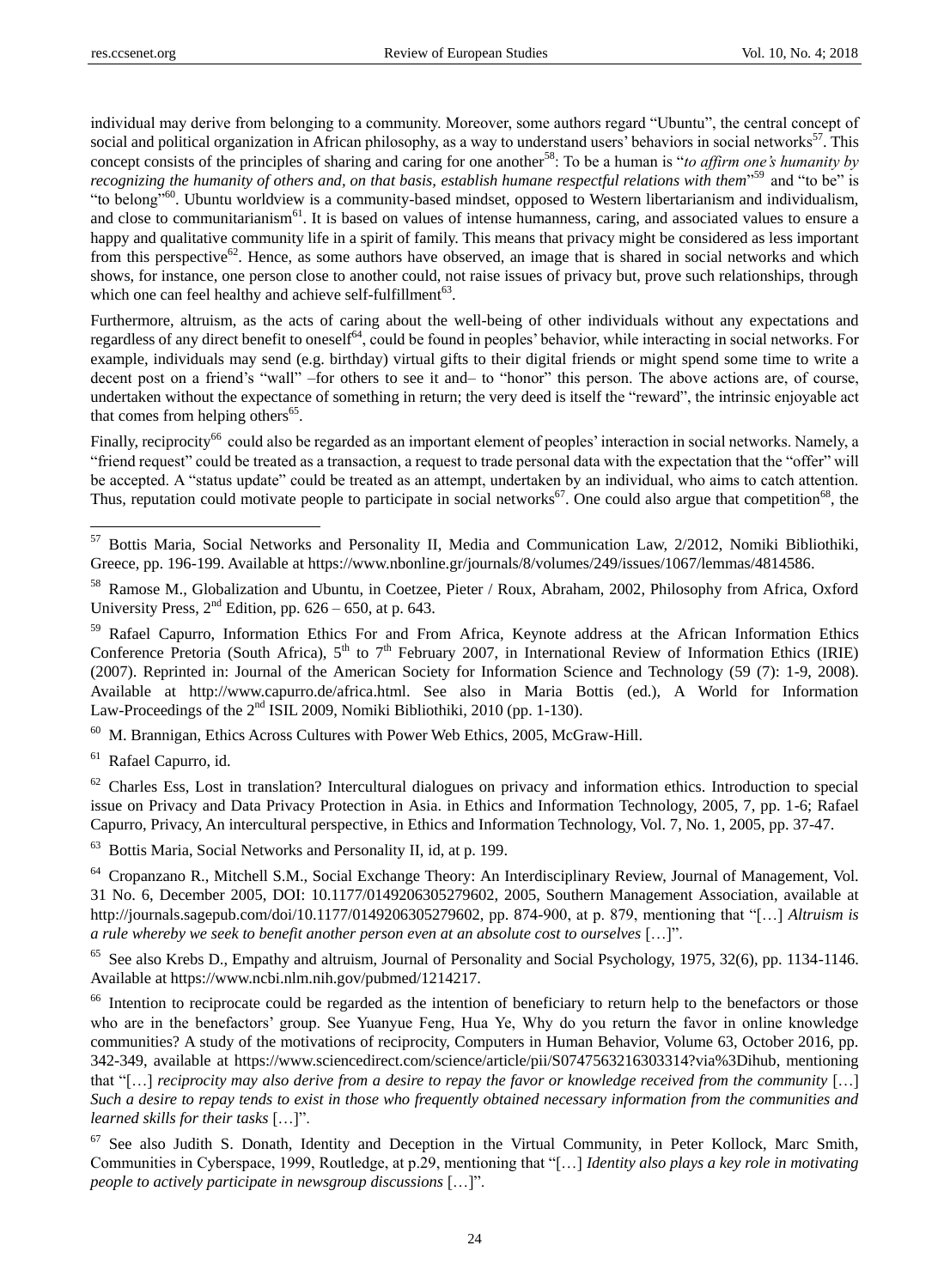desire to win in interpersonal situations, could be detected in the above interactions, since people might see it as a pleasure act to e.g. acquire as many friends and followers as possible or to win in games and applications.

Although people may state that they value their privacy, they rarely refuse to share their personal data. Indeed, the above hedonic uses and theories assert that individuals use social network systems to fulfill their need for entertainment or relationships and identity construction. To some, this overrides their privacy concern<sup>69</sup>.

So, could there be another way to conceptualize privacy?

#### **4. Negative Conceptualization of Privacy: A Need for Trust and Loyalty**

One could argue that trust, as the willingness to accept vulnerability to the actions of others<sup>70</sup>, is an essential element of any activity, in which people are involved, such as friendship, commerce, and so forth. Trust can be detected everywhere, since people trust their lawyers or doctors, or that the train will arrive safely to the correct destination. Without trust, politics, commerce and many other fields of everyday life would probably fail. So, could rules be provided to safeguard trust, with regard to privacy policies?

Today, privacy is conceptualized in negative terms. For example, legislators focus on potential harm or data breach, and attention is drawn to the capacity of a person to opt-out. One could argue that privacy is regarded as a "tax on profits", albeit, if trust were incorporated in privacy rules and policies, the latter could encourage information relationships.

As noted above, personal data is collected and processed in ways an individual may not understand or know. This creates confusion and further clouds the image. Thus, it is a problem not only for consumers, but also for governments and firms; when there is no trust, people share less information; when less information is shared, it is hard to achieve economically and socially useful purposes $^{71}$ .

Under the current regime, rules, which govern personal data, protect –amongst others– interests in informational self-determination<sup>72</sup>. As authors consistently claim, the right to the protection of personal data refers to control over –the processing of– personal data<sup>73</sup>. Thereafter, the key tool for successfully and effectively exercising control is the subject's consent<sup>74</sup> to the above processing.

<sup>68</sup> "Competition" means a struggle or contention for superiority and in the commercial world this means a striving for the custom and business of people in the market place: competition has been described as a process of rivalry between firms seeking to win customers' business over time. See Richard Whish, David Bailey, Competition Law, 8<sup>th</sup> Edition, Oxford University Press, 2015, at p. 4; UK Merger Assessment Guidelines (at para 4.1.2).

<sup>69</sup> Yolanda Jordaan, Gene Van Heerden, Online privacy-related predictors of Facebook usage intensity, Computers in Human Behavior, Volume 70, May 2017, pp. 90-96. Available at

https://www.sciencedirect.com/science/article/pii/S0747563216308767?via%3Dihub.

 $70$  For several definitions of "trust", see also Ethan J. Leib, Friends as Fiduciaries, 86 Wash. U. L. Rev. (2008-2009), pp. 665-732, at p. 693 (mentioning, amongst others, that "[...] *Trust is accepted vulnerability to another's power to harm one, a power inseparable from the power to look after some aspect of one's good* […]"). Available at https://ir.lawnet.fordham.edu/cgi/viewcontent.cgi?article=1089&context=faculty\_scholarship.

 $71$  Indeed, data processing is essential for crucial purposes, such as health care, education, commerce, crime detection or terrorism prevention. See Corien Prins, Property and Privacy: European Perspectives and the Commodification of our Identity, in L. Guibault and P.B. Hugenholtz (eds), The Future of the Public Domain, Identifying the Commons in Information Law, 2006, Kluwer Law International, pp. 226-230. See also Bartha Maria Knoppers, Adrian Mark Thorogood, Ethics and Big Data in health, Big data acquisition and analysis, Current Opinion in Systems Biology, 2017, Vol. 4, pp. 53-57, at p. 53, who argue that the right to science could be activated to achieve free movement of data that would, in turn, benefit human kind.

 $72$  Maria Bottis, Law and information: a "love-hate" relationship, in Maria Bottis (ed.), The history of Information: From papyrus to the electronic document, id, pp. 141-152, at p. 148; Jerry Kang, Katie Shilton, Deborah Estrin, Jeff Burke & Mark Hansen, Self-Surveillance Privacy, Iowa Law Review, vol. 97:809, 2012, pp. 809-847, at p. 820.

<sup>73</sup> See, amongst others, Manon Oostveen & Kristina Irion, The Golden Age of Personal Data: How to Regulate an Enabling Fundamental Right? University of Amsterdam, Institute for Information Law, Paper No. 2016-06.

<sup>74</sup> ―[…] *If it is correctly used, consent is a tool giving the data subject control over the processing of his data. If*  incorrectly used, the data subject's control becomes illusory and consent constitutes an inappropriate basis for *processing* [...]" (Article 29 Data Protection Working Party, Opinion 15/2011 on the definition of consent, adopted on 13 July 2011, 01197/11/EN/WP187). See also Omer Tene & Jules Polonetsky, Big Data for All, id, pp. 260-263; Daniel J. Solove, Introduction: Privacy Self-Management and the Consent Dilemma, Harvard Law Review, Vol. 126:1880,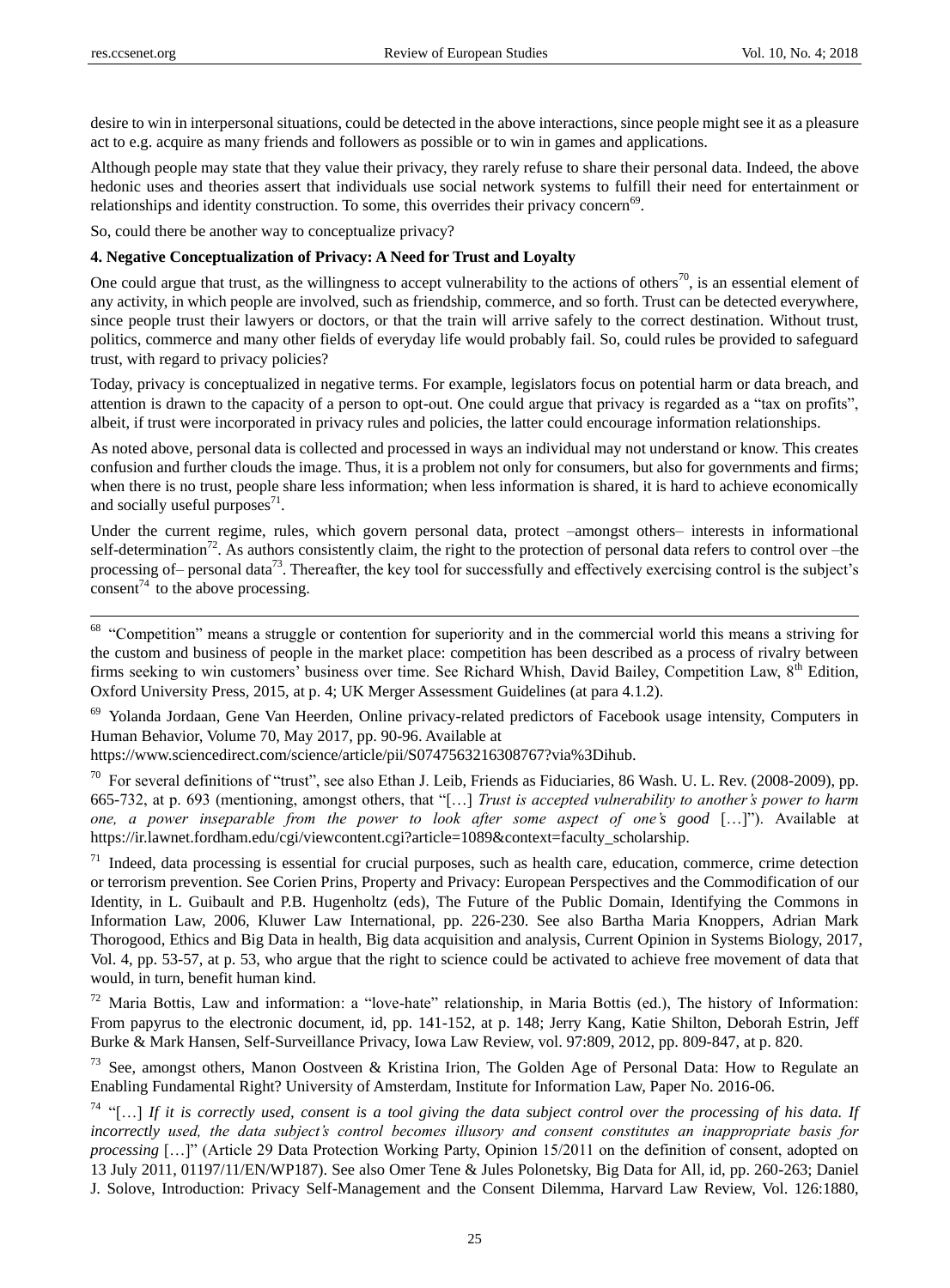This concept of control and consent focuses on the harm that has to be avoided or the consent that has to be obtained. In this context, some regard social networks' advertising practices as something creepy<sup>75</sup>, or speak of "surveillance" that aims to subject individuals to criminal punishment or deny access to health, work and other essential fields<sup>76</sup>. In other words, attention is mainly devoted to harm, rather than opportunities, and, hence, privacy is treated as a negative element that has to be balanced against innovation, efficiency or security.

However, control and privacy self-management is in practice impossible and innumerous jokes on terms of use $^{77}$  can prove this. Furthermore, the "choice" to disclose personal data is an illusion; one has no choice to opt-out of profiling by firms, of whose existence she is unaware.

On the other hand, opting-out of the alleged –firms' and governments'– surveillance<sup>78</sup> would mean opting-out of society<sup>79</sup>. So, what if trust were enabled, with regard to privacy laws, to allow people to safely share their personal data for the benefit of both individuals and firms?

Trust is the key element of healthy relationships and societies $^{80}$ . It has been defined as a willingness to rely on another, and, in particular, as "*a psychological state comprising the intention to accept vulnerability based upon positive expectations* of the intentions or behavior of another<sup>381</sup>. To put it simply, trust is a state that enables an individual to be willing to make herself vulnerable to another party, to rely on another, despite potential risks –that the latter will act in a way that can harm the former $^{82}$ .

# 2013, p. 1894.

 $\ddot{ }$ 

https://www.washingtonpost.com/news/the-intersect/wp/2014/07/01/9-answers-about-facebooks-creepy-emotional-man ipulation-experiment/?utm\_term=.8443bd9a9c59. See also Omer Tene, Jules Polonetsky, A Theory of Creepy: Technology, Privacy, and Shifting Social Norms, Yale Journal of Law and Technology, Vol. 16, Iss. 1, Article 2, 2014, pp. 59-102, available at http://digitalcommons.law.yale.edu/cgi/viewcontent.cgi?article=1098&context=yjolt; Danah Boyd, Facebook's Privacy Trainwreck: Exposure, Invasion, and Social Convergence, Convergence: The International Journal of Research into New Media Technologies, London, Los Angeles, New Delhi and Singapore Vol 14(1), pp. 13-20, DOI: 10.1177/1354856507084416, available at http://www.danah.org/papers/FacebookPrivacyTrainwreck.pdf.

<sup>76</sup> See Joseph Turow & Lee McGuigan, Retailing and Social Discrimination: The New Normal?, id; Anupam Chander, The Racist Algorithm? id; State v. Loomis, 881 N.W.2d 749 (Wis. 2016), id.

 $77$  See, amongst others, Simon Chesterman, Privacy and Our Digital Selves, September 7, 2017, The Straits Times, September 2, 2017, available at SSRN: https://ssrn.com/abstract=3033449 (at p. 3, mentioning that "[...] *The British retailer GameStation gave us memorable proof of this one April Fool"s Day, when more than 7,000 people clicked "I accept" to terms and conditions that included the surrender of their immortal souls to the company. (The company later rescinded all claims, temporal and spiritual*) […]"). See also Alexis Madrigal, Reading the Privacy Policies You Encounter in a Year Would Take 76 Work Days, The Atlantic (Mar. 1, 2012), available at

https://www.theatlantic.com/technology/archive/2012/03/reading-the-privacy-policies-you-encounter-in-a-year-would-t ake-76-work-days/253851/.

<sup>78</sup> See, amongst others, Parker Higgins, Big Brother Is Listening: Users Need the Ability to Teach Smart TVs New Lessons, The Electronic Frontier Foundation, Feb. 11, 2015, available at

https://www.eff.org/deeplinks/2015/02/big-brother-listening-users-need-ability-teach-smart-tvs-new-lessons.

<sup>79</sup> See, in general, Julia Angwin, Dragnet Nation: A Quest for Privacy, Security, and Freedom in a World of Relentless Surveillance, 2015, S. Martin's Griffin Edition.

<sup>80</sup> See, amongst others, Francis Fukuyama, Trust: The Social Virtues and The Creation of Prosperity, Free Press Paperbacks, 1996, USA.

<sup>81</sup> Denise M. Rousseau, Sim B. Sitkin, Ronald S. Burt, Coun Camerer, Introduction to special topic forum not so different after all: A cross-discipline view of trust, Academy of Management Review, 1998, Vol. 23, No. 3, pp. 393-404, at pp. 394-395. Available at http://citeseerx.ist.psu.edu/viewdoc/download?doi=10.1.1.470.8322&rep=rep1&type=pdf.

 $82$  In commercial relationships, trust begins with the promise that leads to a contract. A contract is, in turn, the most important tool and a mechanism to encourage trust. See, amongst others, Eli Bukspan, Trust and the Triangle Expectation Model in Twenty-First Century Contract Law, 11 DePaul Bus. & Com. L.J., 2013 pp. 379-415, at pp. 382-383. Available at: http://via.library.depaul.edu/bclj/vol11/iss3/4. In fields of personal relationships, the quality of a friendship depends on the extent of trust between people. See Irwin Altman, Reciprocity of Interpersonal Exchange,

<sup>&</sup>lt;sup>75</sup> See, for example, Caitlin Dewey, 9 Answers About Facebook's Creepy Emotional-Manipulation Experiment, The Washington Post (July 1, 2014), available at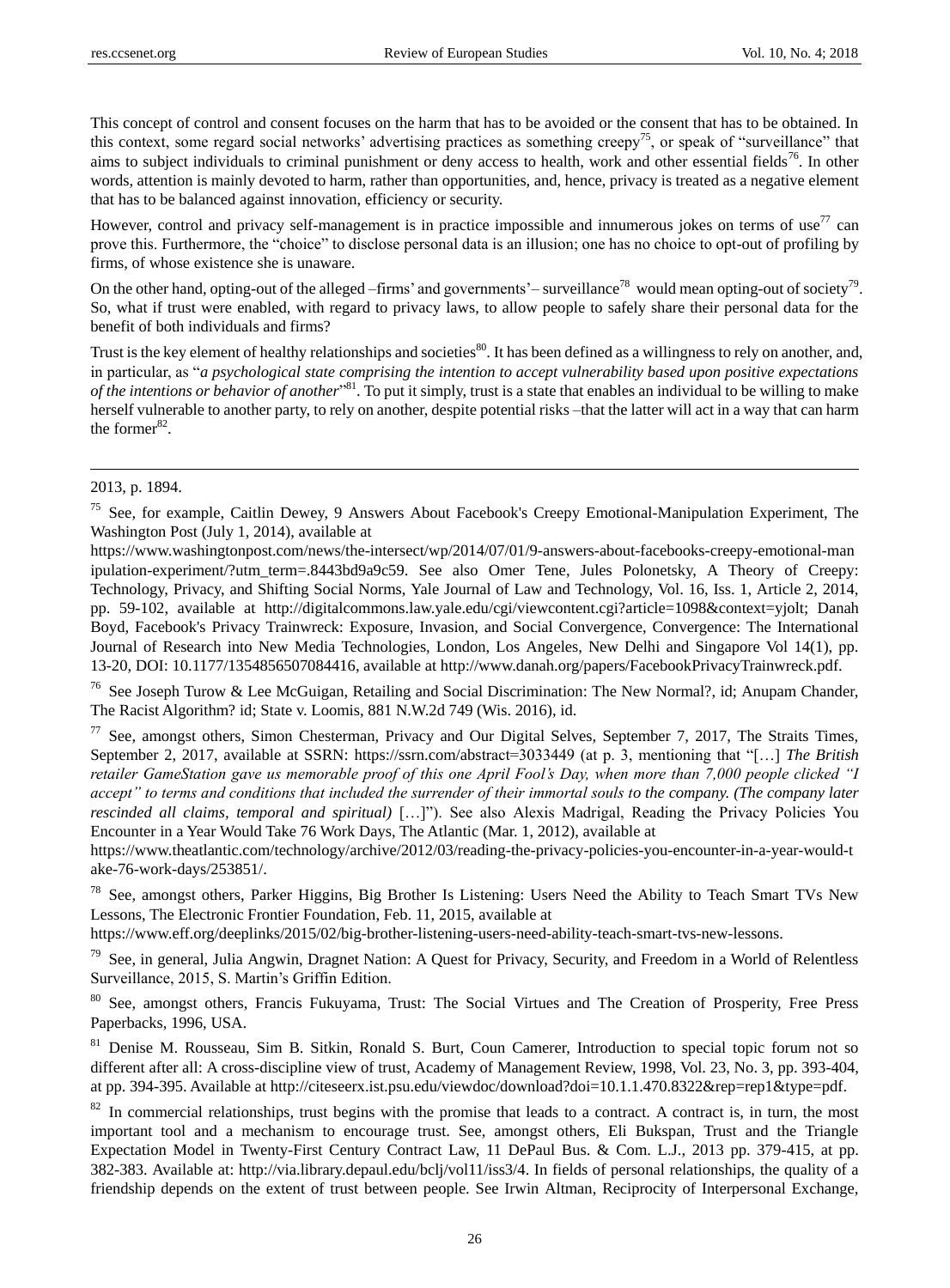In the context of privacy, trust would mean the willingness to become vulnerable to a person or entity by sharing personal data. In this case, the party (individual), who discloses her information, would be the "trustor"<sup>83</sup>, the act of disclosing data would be the "entrusting", and the recipient of the data would be the "entrustee"<sup>84</sup>. Indeed, in present-day societies, we are all "trustors", since we entrust firms, when disclosing information to, for instance, a search engine or any other digital firm. Furthermore, one becomes vulnerable, when she faces the risk of misuse or unauthorized disclosure of her data. Namely, vulnerability may refer to the potential risk of an employee being fired, or the risk of selling data to third parties.

If the concept of trust were introduced in privacy regime and laws, it could further enable honesty and loyalty. This could be achieved through flexible fiduciary<sup>85</sup> laws<sup>86</sup>, the main goal of which is to protect against exploitation of a vulnerability created by trusting another<sup>87</sup>. Hence, these rules impose duties of loyalty and care. In particular, a fiduciary is a person who has a relationship of trust with a party –the beneficiary– and who is authorized to hold something valuable (for instance, the beneficiary's assets) and manage them on the beneficiary's behalf<sup>88</sup>. So, fiduciary laws could, indeed, apply in a flexible way<sup>89</sup> to protect individuals. Moreover, an affirmative obligation of honesty could be introduced, since fiduciaries have duties of disclosure, care and loyalty, while they are also obliged to keep the beneficiary informed $90$ .

This way, individuals (as beneficiaries) would very likely, not only know what information would be disclosed but also, understand both information and processing techniques. Furthermore, firms (as fiduciaries) could very well be obliged to

Journal of the theory of social behavior, Volume3, Issue 2, October 1973, pp. 249-261. Available at https://onlinelibrary.wiley.com/doi/pdf/10.1111/j.1468-5914.1973.tb00325.x. So, maybe this is the reason why people share their data in social networks. This could mean that privacy is not just for selfish users but also for people who wish to share data or firms that need users to disclose information.

<sup>83</sup> Fiduciary laws use, amongst others, the term "beneficiary". Other terms, such as "principal" (agency) or "entrustor", may also be used to refer to this party. See Tamar Frankel, Fiduciary Law, California Law Review, Volume 71, Issue 3, Article 1, May 1983, pp. 795-836, at p. 800, available at

https://scholarship.law.berkeley.edu/cgi/viewcontent.cgi?article=2137&context=californialawreview.

84 Fiduciary laws use the term "trustee". See Tamar Frankel, Fiduciary Law in the twenty-first century, Boston University Law Review, 2011, Vol. 91, pp. 1289-1299. Available at https://www.bu.edu/law/journals-archive/bulr/documents/frankel.pdf.

<sup>85</sup> The term "fiduciary" comes from the Latin verb "fidere" that means to "trust". Fiduciary duty is a legal term that refers to the type of duty that a person or organization, who manages someone else's wealth or property, has in certain circumstances in relation to the owner or beneficiary of that wealth or property. So, fiduciary duties are legal obligations that exist in certain situations between one party (the beneficiary) that owns or has the rights to assets that another party (the fiduciary or trustee) manages. See The European Commission, Resource Efficiency and Fiduciary Duties of Investors, Final Report, ENV.F.1/ETU/2014/0002, DG Environment, at p. 22. Available at

http://ec.europa.eu/environment/enveco/resource\_efficiency/pdf/FiduciaryDuties.pdf.

<sup>86</sup> One of the most important fiduciary duties is the duty of loyalty, meaning that fiduciaries should act in good faith in the interests of their beneficiaries and impartially balance the conflicting interests of different beneficiaries. They should avoid conflicts of interest and should not act for the benefit of themselves or a third party. Another important duty is the duty to act prudently, which means that fiduciaries should act with due care, skill and diligence. See The European Commission, Resource Efficiency and Fiduciary Duties of Investors, id, at p. 7. The concept of fiduciary duty is present in the legislation of every EU Member State. See The European Commission, Resource Efficiency and Fiduciary Duties of Investors, id, at p. 8; UNEP FI, 2005, A Legal Framework for the Integration of Environmental, Social and Governance Issues into Institutional Investment. UNEP Finance Initiative and Freshfields Bruckhaus Deringer.

 $87$  Ethan J. Leib, Friends as Fiduciaries, id, at p. 732, arguing that fiduciary laws are set up specifically to give effect to and frame this specific relationship of trust and vulnerability.

<sup>88</sup> Jack Balkin, Information Fiduciaries in the Digital Age, 2014. Available at

https://balkin.blogspot.nl/2014/03/information-fiduciaries-in-digital-age.html.

<sup>89</sup> The understanding and implementation of fiduciary duties are dynamic and constantly evolving in response to changes in society, economy and knowledge. See The European Commission, Resource Efficiency and Fiduciary Duties of Investors, id, at p. 22. See also Ethan J. Leib, Friends as Fiduciaries, id, at pp. 707, 732 (supporting flexibility of fiduciary laws).

<sup>90</sup> See Frank H. Easterbrook, Daniel R. Fischel, Contract and fiduciary duty, The Journal of Law and Economics, The University of Chicago Law School, Vol. XXXVI, April 1993, pp. 425-446, at p. 445. Available at https://www.jstor.org/stable/pdf/725483.pdf?refreqid=excelsior:f0dcfbefabd109b7c791dbde37cdb31f.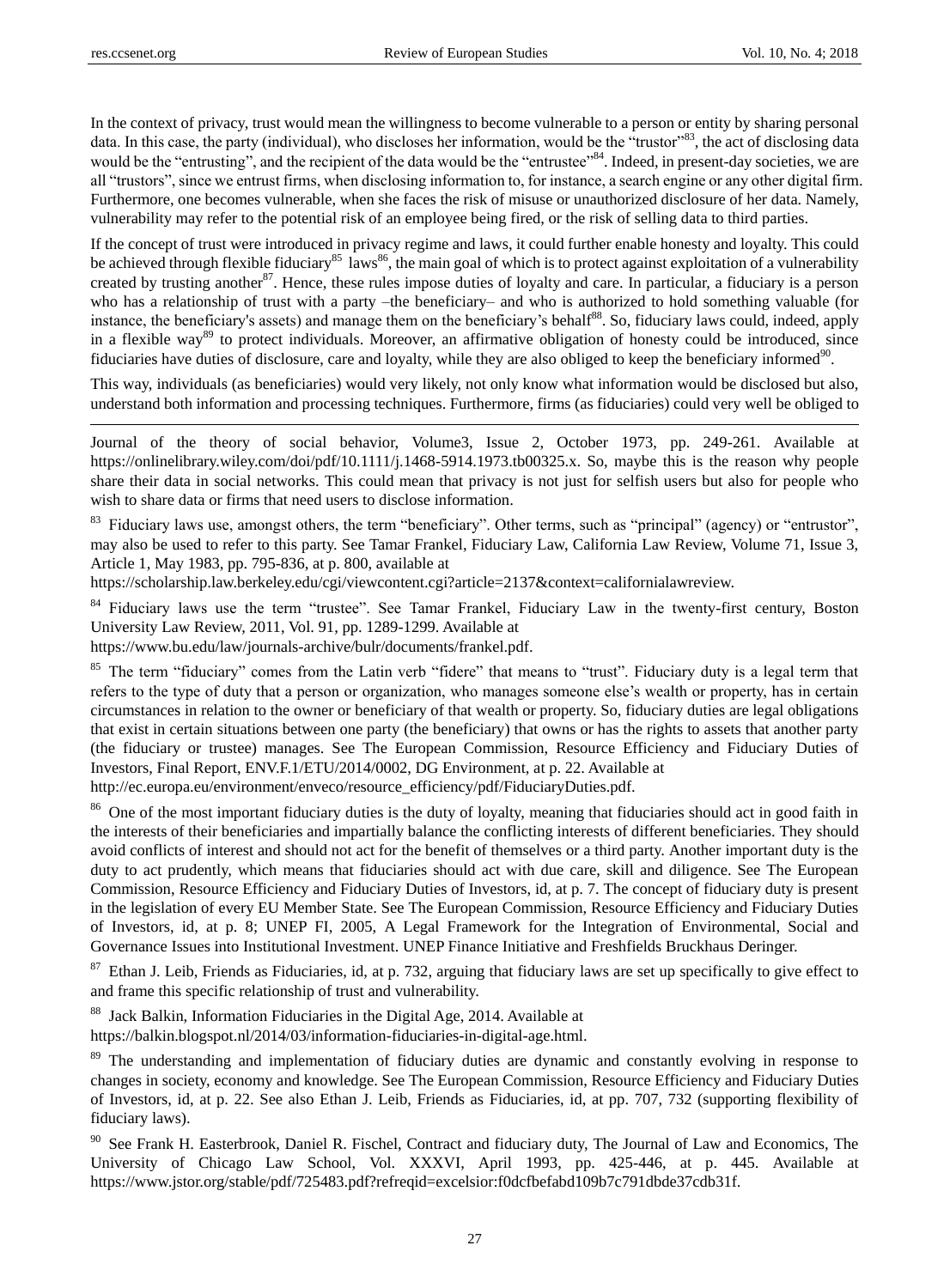consult with individuals (their beneficiaries) and give them the opportunity to express their "best interests" (or even opinions) in accordance with which data would be shared $91$ . Maybe such rules could oblige firms to implement internal policies and other safeguards, such as employee training. Contracts to forbid e.g. re-identification of anonymized $92$  data might also be introduced. If this were the case, trust would be enhanced and, thus, more information would be safely disclosed for the benefit of both firms and humans.

Fiduciary laws are, indeed, flexible and could, thus, apply to processing of personal data. One more reason to be very optimistic, with regard to the above potential to enhance trust, is the novelty introduced by the GDPR: the right to data portability.

#### **5. The Right to Data Portability: a Novelty and a Potential to Enhance Trust**

One of the most important rights that the GDPR introduces is the right to data portability<sup>93</sup>. Under Article 20 of the GDPR, the data subject shall have the right to receive the personal data concerning him or her, which he or she has provided $94$  to a controller, in a structured, commonly used and machine-readable format<sup>95</sup> and have the right to transmit those data to another controller without hindrance<sup>96</sup> from the controller to which the personal data have been provided, where the processing is based on consent or on a contract, and where the processing is carried out by automated means<sup>97</sup>. While data subjects exercise their right to data portability they should have the right to have the personal data transmitted directly

http://www.johnbohannon.org/NewFiles/DNA\_privacy.pdf); Arvind Narayanan & Vitaly Shmatikov, Robust de-anonymization of large sparse datasets, May 18-22, 2008, IEEE Symposium on Security and Privacy, Oakland, CA, USA, DOI: 10.1109/SP.2008.33 (available at http://ieeexplore.ieee.org/document/4531148/).

93 The term "portability" can be detected in previous provisions. For instance, Article 30 of the Directive 2002/22/EC of the European Parliament and of the Council of 7 March 2002 on universal service and users' rights relating to electronic communications networks and services (Universal Service Directive) mentions the "number portability", which relates to the right of all subscribers of publicly available telephone services to retain their number(s). See also Recital (31) of the Directive 2002/21/EC of the European Parliament and of the Council of 7 March 2002 on a common regulatory framework for electronic communications networks and services (Framework Directive).

<sup>94</sup> Data "provided by" an individual includes personal data that relates to a person's activity or that comes as a result from observation. See Article 29 Data Protection Working Party, Guidelines on the right to data portability, Adopted on 13 December 2016 (as last Revised and adopted on 5 April 2017), at pp. 9-10.

<sup>95</sup> Under Recital (21) of the Directive 2013/37/EU of the European Parliament and of the Council of 26 June 2013 amending Directive 2003/98/EC on the re-use of public sector information "[...] *A document should be considered to be in a machine readable format if it is in a file format that is structured in such a way that software applications can easily identify, recognise and extract specific data from it* [...]".

<sup>96</sup> Such "hindrance" can be characterized "*as any legal, technical or financial obstacles placed by data controller in order to refrain or slow down access, transmission or reuse by the data subject or by another data controller*". See Article 29 Data Protection Working Party, Guidelines on the right to data portability, id, at p. 15 (where it is mentioned that such hindrance could be fees asked for delivering data, lack of interoperability or access to a data format or API or the provided format, excessive delay or complexity to retrieve the full dataset, deliberate obfuscation of the dataset, or specific and undue or excessive sectorial standardization or accreditation demands).

 $97$  See Article 20(1) of the GDPR. See also Recital (68) of the GDPR.

<sup>&</sup>lt;sup>91</sup> See J. Sandberg, Socially Responsible Investment and Fiduciary Duty: Putting the Freshfields Report into Perspective, Journal of Business Ethics, 101, Springer 2010, DOI 10.1007/s10551-010-0714-8, pp. 143–162, at p. 157. Available at https://link.springer.com/content/pdf/10.1007%2Fs10551-010-0714-8.pdf.

 $92$  As many authors argue, in the age of Big Data there is no manner in which to render personal data anonymous, due to the fact that the ("anonymized") data subject is in any case identifiable. See, amongst others, Bruce Schneier, Data and Goliath, The Hidden Battles to Collect Your Data and Control Your World, 2015, W.W. Norton & Company, pp. 50-53; Paul Ohm, Broken Promises of Privacy: Responding to the surprising failure of anonymization, UCLA Law Review, 2010, University of Colorado, Law Legal Studies Research Paper No. 9-12, Vol. 57, p. 1701; Latanya Sweeney, Simple demographics often identify people uniquely, Carnegie Mellon University, 2000, Data Privacy Working Paper No. 3; Philippe Golle, Revisiting the uniqueness of simple demographics in the US population, 5<sup>th</sup> ACM Workshop on Privacy in the Electronic Society (WPES'06), 2006; Melissa Gymrek et al., Identifying personal genomes by surname inference, Science NY, 2013, Vol. 339, Issue 6117, pp. 321-324, doi: 10.1126/science.1229566 (available at http://science.sciencemag.org/content/339/6117/321.long); John Bohannon, Genealogy databases enable naming of anonymous DNA donors, Science NY, Jan. 18, 2013, Vol. 339 (available at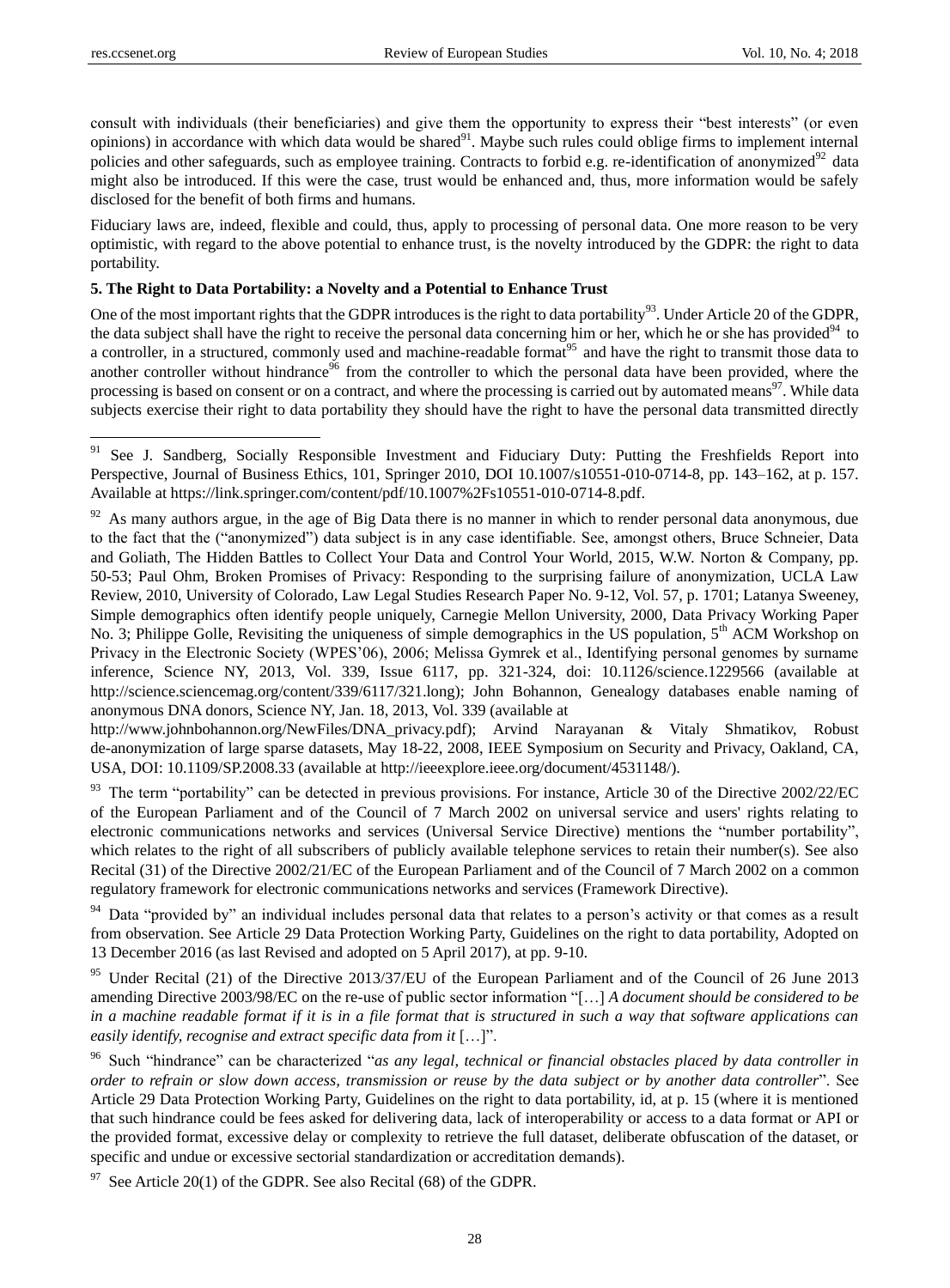from one controller to another, where technically feasible<sup>98</sup>.

The right to data portability<sup>99</sup> can be regarded as an economic right, which aims to let individuals "share wealth" created by new technologies<sup>100</sup> and benefit from digital services. One of its purposes is to create a competitive market environment that will enable consumers to switch providers<sup>101</sup>. The above right, however, aims, not only to enforce competition and consumer protection but also, to promote interconnection of services and interoperability<sup>102</sup>. Hence, user-centric platforms could be introduced and developed for the benefit of individuals' interests<sup>103</sup>. So, the right to data portability is not just an economic right, but it also aims to enhance individuals' rights<sup>104</sup> and promote transparency and minimization of unfair and discriminatory practices<sup>105</sup>.

<sup>98</sup> See Article 20(2) of the GDPR. Under Article 20(3-4) of the GDPR "[...] *The exercise of the right referred to in paragraph 1 of this Article shall be without prejudice to Article 17. That right shall not apply to processing necessary for the performance of a task carried out in the public interest or in the exercise of official authority vested in the controller.* […] *The right referred to in paragraph 1 shall not adversely affect the rights and freedoms of others* […]". See also Recital (68) of the GDPR ("[...] *The data subject's right to transmit or receive personal data concerning him or her should not create an obligation for the controllers to adopt or maintain processing systems which are technically compatible. Where, in a certain set of personal data, more than one data subject is concerned, the right to receive the personal data should be without prejudice to the rights and freedoms of other data subjects in accordance with this Regulation. Furthermore, that right should not prejudice the right of the data subject to obtain the erasure of personal*  data and the limitations of that right as set out in this Regulation and should, in particular, not imply the erasure of *personal data concerning the data subject which have been provided by him or her for the performance of a contract to the extent that and for as long as the personal data are necessary for the performance of that contract. Where technically feasible, the data subject should have the right to have the personal data transmitted directly from one controller to another* [...]").

<sup>99</sup> For a discussion with regard to origins of the right to data portability (i.e. the users' need to transfer data that they had been building up, such as e-mail, friends' lists or address books from one service to another), see Barbara Van der Auwermeulen, How to attribute the right to data portability in Europe: A comparative analysis of legislations, Computer Law & Security Review 33 (2017), pp. 57–72, at p. 58, available at

https://www.sciencedirect.com/science/article/pii/S0267364916302175.

 $100$  See Article 29 Data Protection Working Party, Opinion 06/2014 on the notion of legitimate interests of the data controller, under Article 7 of Directive 95/46/EC, Adopted on 9 April 2014, at p. 47.

<sup>101</sup> See Article 29 Data Protection Working Party, Opinion 06/2014 on the notion of legitimate interests of the data controller, under Article 7 of Directive 95/46/EC, id, at p. 48, which further mentions that "[...] *it can also contribute to the development of additional value-added services by third parties who may be able to access the customers' data at the request and based on the consent of the customers. In this perspective, data portability is therefore not only good for data protection, but also for competition and consumer protection* [...]".

 $102$  Interconnection and interoperability among different products require agreed-upon interfaces and specifications, which are called "standards". Some standards may emerge from market usage (like those applicable to screw drivers). Others are "proprietary standards" and are established by a small group of firms that develop the standards and, then, try to enlist commercial support for them. Finally, some standards (such as that of Wi-Fi) evolve from the work of Standard Setting Organizations (SSOs), like the Institute of Electrical and Electronics Engineers (IEEE). See D. Melamed, R. Picker, P. Weiser, D. Wood, Antitrust Law and Trade Regulation, Cases and Materials,  $7<sup>th</sup>$  Edition, 2018, Foundation Press, at p. 927. See also Article 29 Data Protection Working Party, Guidelines on the right to data portability, id, at p. 3, mentioning that "[...] *the right to data portability is also an important tool that will support the free flow of personal data in the EU and foster competition between controllers. It will facilitate switching between different service providers, and will therefore foster the development of new services in the context of the digital single market strategy*  $[\ldots]$ ".

<sup>103</sup> See Article 29 Data Protection Working Party, Guidelines on the right to data portability, id, at p. 3.

 $104$  See Recital (68) of the GDPR ("[...] *To further strengthen the control over his or her own data, where the processing of personal data is carried out by automated means, the data subject should also be allowed to receive personal data concerning him or her which he or she has provided to a controller in a structured, commonly used, machine-readable and interoperable format, and to transmit it to another controller* […]").

<sup>105</sup> See Article 29 Data Protection Working Party, Opinion 03/2013 on purpose limitation, Adopted on 2 April 2013, at p. 47.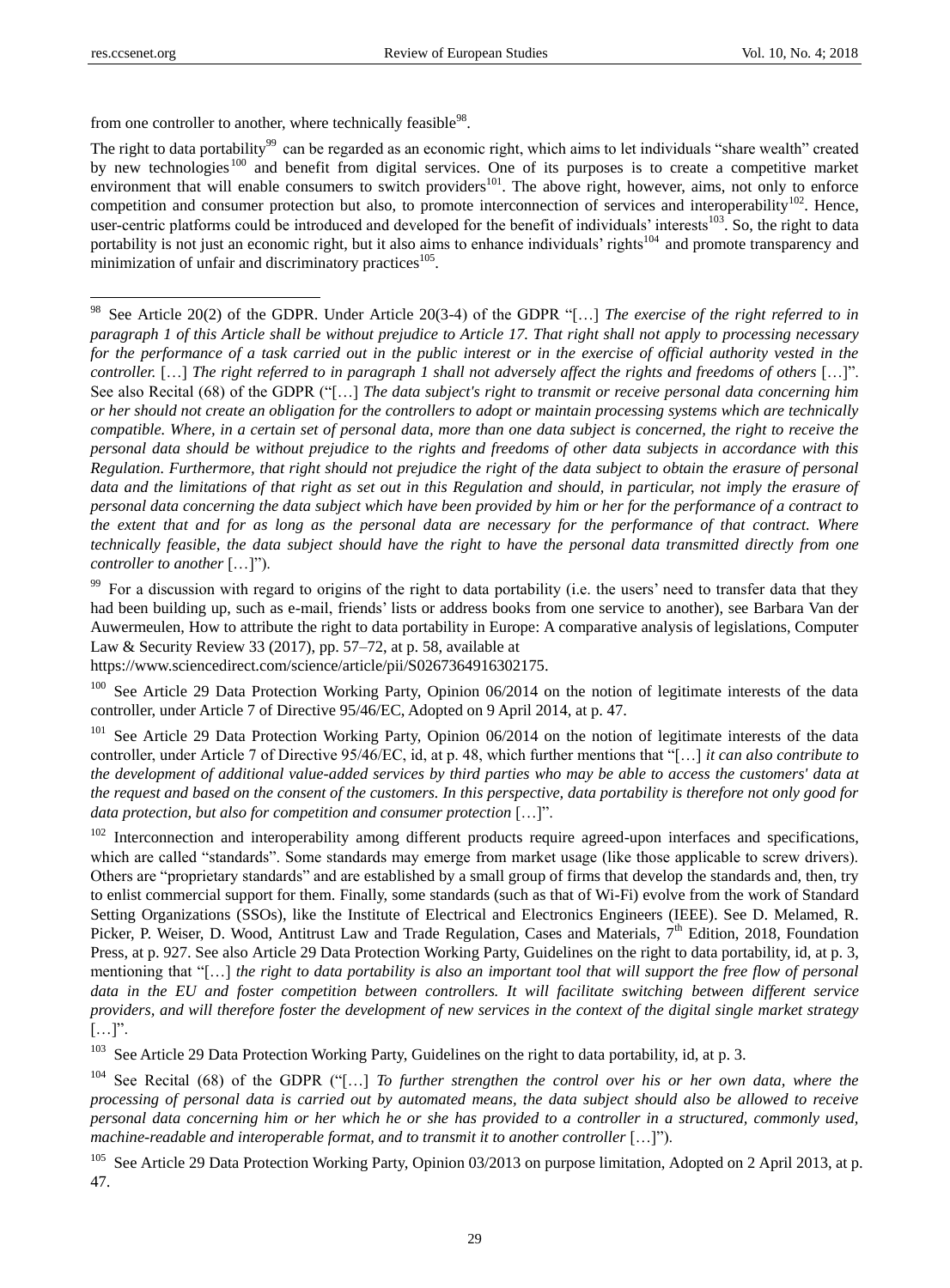This new right is a unique opportunity, with regard to competition  $law^{106}$  and business practices<sup>107</sup>, while at the same time –and most importantly– it will very likely help increase  $\text{trust}^{108}$  and  $\text{transport}^{109}$ , promote innovation<sup>110</sup>, and turn passive data subjects into active re-users<sup>111</sup>, who will, indeed, share wealth that new technologies create<sup>112</sup>.

For instance, thanks to this novelty, users could provide their data, without the need to manually add it to each new service or platform. While individuals would add or change their information, this would be updated on other services, without the need to visit other platforms to re-enter it. Firms would receive such data and there would be no need to "fill forms", a factor that could drive people away. At the same time, individuals would share experiences, and their data could be automatically updated on a provider's service, if the data subject permitted it. Thus, relationship between users and providers would not only remain up-to-date but also encourage continuous usage. Thereafter, mutual benefit could be achieved.

# **6. Discussion**

 $\overline{a}$ 

In other fields of law, authors have proposed<sup>113</sup> the introduction of trust to overcome weaknesses with regard to missing, inadequate, or inaccurate information. For instance, concerning biobanks, information provided to donors, relating to secondary uses of samples, is inadequate. Trust could, thus, be introduced to develop a new model of consent, where healthcare providers, researchers, patients, and participants could consult. Such consultation could reshape classic models of "informed consent" and values could be communicated between healthcare providers and researchers, while patients' choices would very likely be activated. A more realistic and applicable model could, hence, be developed for cases, in which access to information is denied or information is inadequate –and providing an "informed consent" is impossible. This model would reconstruct relationships between patients, participants, healthcare providers, and researchers, and values of trust and reciprocity could be introduced. In this context, decision making process would probably focus on patients and their needs. For the above reasons, some authors<sup>114</sup> regard the "model of trust" as a more appropriate way to

<sup>&</sup>lt;sup>106</sup> See I. Graef, J. Verschakelen, P.Valcke, Putting the Right to Data Portability into a Competition Law Perspective (2013), Law: The Journal of the Higher School of Economics, Annual Review, 2013, pp. 53–63. Available at https://lirias.kuleuven.be/bitstream/123456789/447770/1/HSE+Law+Journal+-+Putting+the+right+to+data+portability+ in+a+competition+law+perspective.pdf.

<sup>&</sup>lt;sup>107</sup> See D. Geradin & M. Kuschewsky, Competition Law and Personal Data: Preliminary Thoughts on a Complex Issue, February 12, 2013. Available at SSRN: https://ssrn.com/abstract=2216088 or

http://dx.doi.org/10.2139/ssrn.2216088, at pp. 9-10.

<sup>&</sup>lt;sup>108</sup> See E. Bizannes, Why Every Site Should Have Data Portability Policy, Techcrunch, June 23, 2010, available at https://techcrunch.com/2010/06/23/data-portability-policy/, mentioning that sites and their users have a relationship, and the relationship is stronger if the user can trust the website to protect their domain over their data.

<sup>&</sup>lt;sup>109</sup> See European Data Protection Supervisor, Opinion 9/2016, Opinion on Personal Information Management Systems, Towards more user empowerment in managing and processing personal data, at p. 13, par. 55, available at https://edps.europa.eu/sites/edp/files/publication/16-10-20\_pims\_opinion\_en.pdf; Article 29 Data Protection Working Party, Guidelines on the right to data portability, id, at p. 15.

<sup>&</sup>lt;sup>110</sup> See Article 29 Data Protection Working Party, Guidelines on the right to data portability, id, at p. 5.

<sup>&</sup>lt;sup>111</sup> See B. Custers. H. Ursic, Big data and data reuse: a taxonomy of data reuse for balancing big data benefits and personal data protection, International Data Privacy Law, January 7, 2016, at p. 9. Available at http://data-reuse.eu/wp-content/uploads/2016/01/International-Data-Privacy-Law-2016-Custers.pdf.

See Article 29 Data Protection Working Party, Opinion 06/2014 on the notion of legitimate interests of the data controller, under Article 7 of Directive 95/46/EC, id, at p. 47.

<sup>113</sup> See Giuseppe Schiavone, Gabriele De Anna Matteo Mameli, Vincenzo Rebba, Giovanni Boniol, Libertarian paternalism and health care policy: a deliberative proposal, Medicine, Health Care and Philosophy, Volume 17:1 (2014), pp. 103-113, available at https://link.springer.com/article/10.1007%2Fs11019-013-9502-4; Rebecca Dresser, "Right to Try" Laws: The Gap between Experts and Advocates, Hastings Center Report Vol. 45:3 (2015), pp. 9-10, available at http://onlinelibrary.wiley.com/doi/10.1002/hast.442/abstract; Virginia Sanchini, Giuseppina Bonizzi, Davide Disalvatore, Massimo Monturano, Salvatore Pece, Giuseppe Viale, Pier Paolo Di Fiore, Giovanni Boniolo, A Trust-Based Pact in Research Biobanks. From Theory to Practice, Bioethics, Vol. 30:4 (2015), pp. 260–271. DOI: 10.1111/bioe.12184, available at http://onlinelibrary.wiley.com/wol1/doi/10.1111/bioe.12184/full; Giovanni Boniolo, The Art of Deliberating, Democracy, Deliberation and the Life Sciences between History and Theory, Verlag Berlin Heidelberg, Springer, 2012, pp. 1-44, available at https://link.springer.com/content/pdf/10.1007/978-3-642-31954-9.pdf.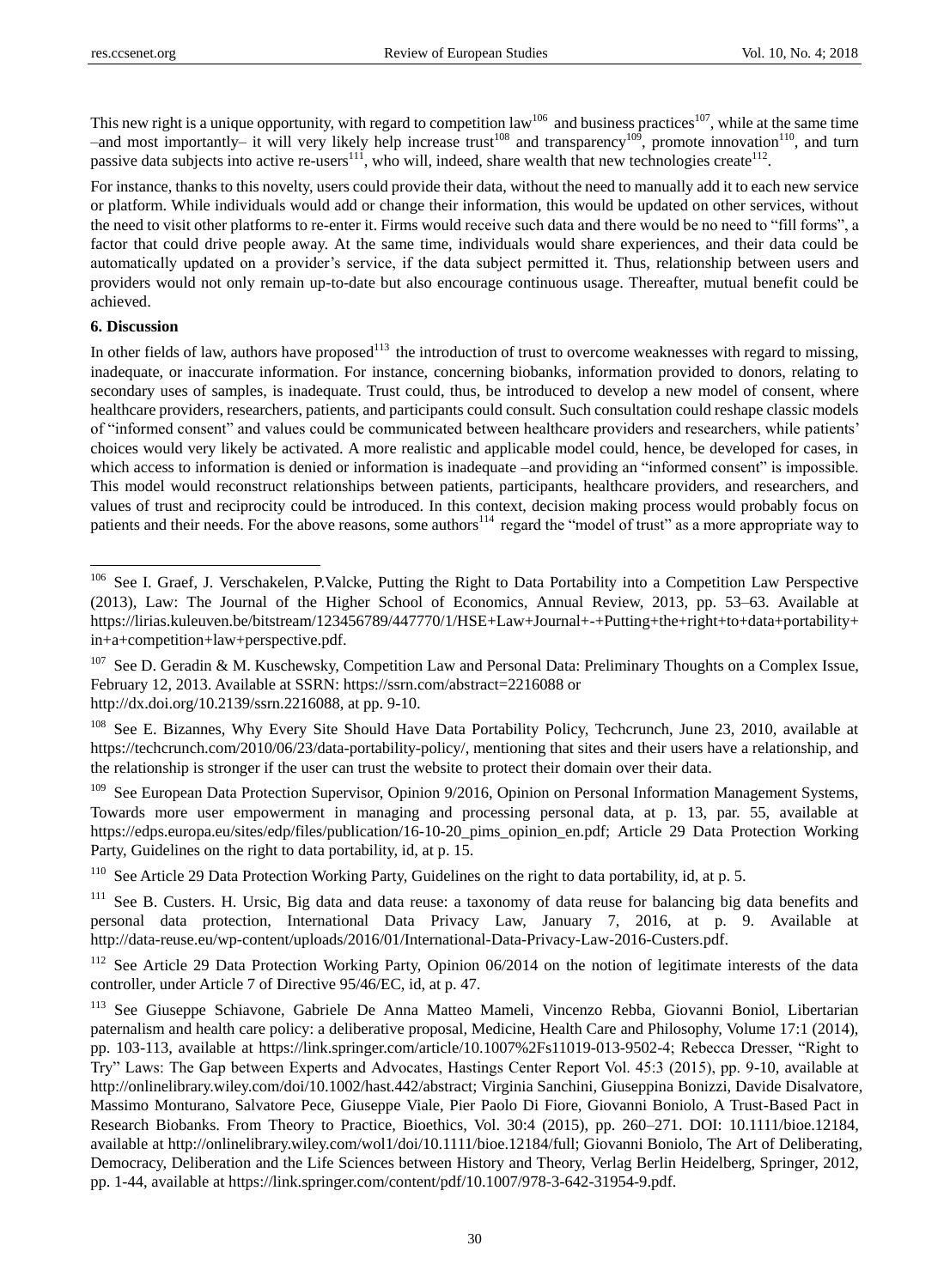$\overline{a}$ 

approach consent –and overcome weaknesses relating to inadequate or inaccurate information.

Similar proposals have been submitted to effectively and successfully exercise the –American– "right to try"; a right that allows terminally ill patients to request access to early stage experimental medical products, such as drugs or experimental treatments, directly from the producer, removing the approval of the Food and Drug Administration<sup>115</sup>. Justifications for the above right (to try) laws are based on the ethical principles of autonomy, beneficence and justice<sup>116</sup>.

These proposals could very well constitute a prescription for the implementation of flexible solutions and the activation of mechanisms in other fields, where consent of the individual plays an important role in examining whether specific procedures are lawful. In particular, after having studied personal data processing practices that firms conduct, several risks and dangers were detected<sup>117</sup>. Moreover, users' behaviors in social networks revealed that, while individuals may believe that they value their privacy, albeit, they often disclose a huge volume of personal data on a daily basis. Current negative conceptualization of privacy calls for a positive approach by introducing the concept of trust to safeguard individuals' rights and interests. This could be achieved by applying flexible fiduciary laws, in conjunction with the promising new right to data portability.

Indeed, re-shaping current European privacy model could be a welcome proposal; it is not only a model that has been regarded as "the triumph of individualism"<sup>118</sup>, where consent may abrogate the unjust nature of data processing (a processing, which is by definition unlawful), but it is also a model that permits consent to be given by "a single-mouse-click" on terms of use, i.e. by ticking a box in a website<sup>119</sup>. If trust were introduced, such contradictions would probably be avoided.

In present-day societies, the protection of privacy may not relate that much –or may not relate just– to the "*right to be let alone*", which Warren and Brandeis<sup>120</sup> defined many years ago. Maybe, it relates more –or relates especially– to trust and loyalty that shall govern relationships between firms and individuals.

Perhaps, trust should be implemented in the European model of privacy, where "consent" is any "freely given, specific, *informed and unambiguous indication of the data subject's wishes by which he or she, by a statement or by a clear*  affirmative action, signifies agreement to the processing of personal data relating to him or her<sup>1121</sup>, to add values of loyalty and reciprocity in relationships between data subjects and processors. Decision making process could, then, focus on individuals and their needs for transparent processing of personal data for the benefit of the data subjects. This way, individuals would very likely share wealth created by Big Data, while at the same time opaque procedures of data processing would come to an end $^{122}$ .

<sup>114</sup> D. Carrieri, F.A. Peccatori, G. Boniolo, The ethical plausibility of the 'Right To Try' laws, Critical Reviews in Oncology / Hematology Vol. 122 (2018), pp. 64–71. Available at

https://ac.els-cdn.com/S1040842817304420/1-s2.0-S1040842817304420-main.pdf?\_tid=6b8db204-a2d0-4a33-a162-05 81b5e35b3e&acdnat=1522553099\_69cfc7b73320bd366e99ee5dd179be75.

<sup>115</sup> D. Carrieri, F.A. Peccatori, G. Boniolo, The ethical plausibility of the 'Right To Try' laws, id, at p. 64.

<sup>116</sup> See also Jennifer Piel, Informed Consent in Right-To-Try Cases, J Am Acad Psychiatry Law Vol. 44 (2016), pp. 290-296. Available at http://jaapl.org/content/jaapl/44/3/290.full.pdf.

<sup>117</sup> See also Jennifer Kulynych & Henry T. Greely, Clinical Genomics, Big Data, and Electronic Medical Records: Reconciling Patient Rights with Research when Privacy and Science Collide, id, at p. 113 (mentioning that patients would be surprised to know that they do not own the medical records that their providers maintain; whether paper or electronic, these records are generally viewed as a business asset owned by the patient's provider). Kulynych and Greely point out that the more scientists learn about genetic profiling, the more this profiling re-identification risk will escalate (Jennifer Kulynych & Henry T. Greely, id, at p. 106). Referring to the need for informed consent and after having observed that medical identity theft is one of the fastest growing and most expensive consequences of healthcare data breach, the above authors argue that technology makes it possible to render every patient an involuntary subject of genomic research (Jennifer Kulynych & Henry T. Greely, id, at pp. 108, 110).

<sup>118</sup> Maria Bottis, The protection of private life and the European legislation with regard to personal data: Thoughts on the protection of private life in the USA, in Stathopoulos M., Honorary Volume, Sakkoulas Publications, Greece, pp. 809-823, at p. 811.

 $119$  See recital (32) of the GDPR.

 $120$  S. Warren & L. Brandeis, The Right to Privacy, id.

<sup>121</sup> See Article 4(11) of the GDPR.

<sup>122</sup> With regard to healthcare, some authors treat medical algorithms as a kind of "Black-Box medicine" and argue that